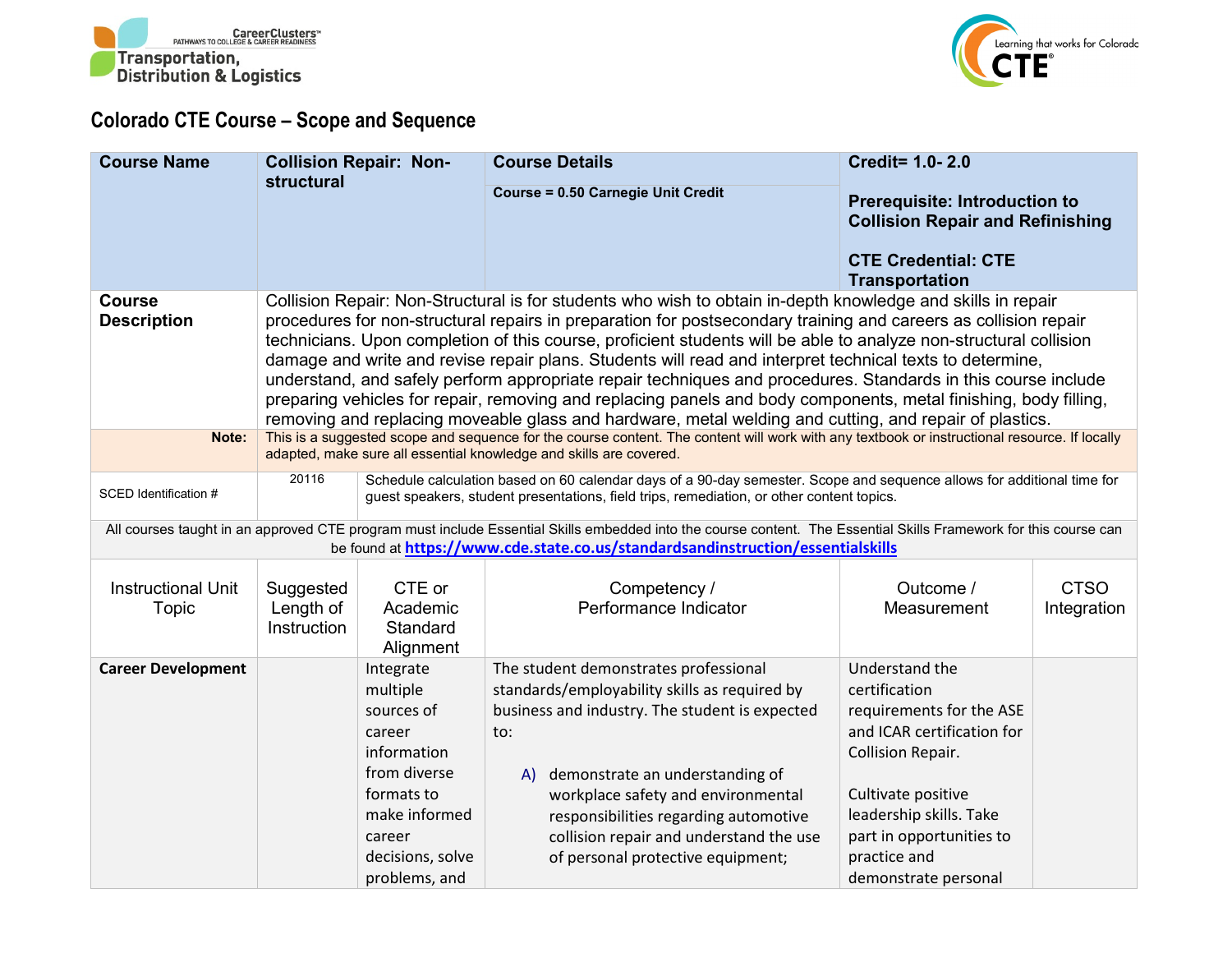



| manage          | B) identify employment opportunities,                       | leadership skills. For    |
|-----------------|-------------------------------------------------------------|---------------------------|
| personal career | including entrepreneurship                                  | example, taking           |
| plans.          | opportunities, and certification                            | advantage of              |
|                 | requirements for the fields of collision                    | opportunities provided    |
| Develop an      | repair;                                                     | by a career and technical |
| education and   | demonstrate the principles of group<br>$\mathsf{C}$         | student organization      |
| career plan     | participation and leadership related to                     | (CTSO), such as           |
| aligned with    | citizenship and career preparation;                         | SkillsUSA.                |
| personal goals  | D) identify employers' expectations and                     |                           |
| and             | appropriate work habits;                                    | Assess situations, apply  |
| employment in   | review the competencies related to<br>E)                    | problem-solving           |
| the automotive  | resources, information systems, and                         | techniques and decision-  |
| service         | technology; and                                             | making skills within the  |
| industry.       | apply reasoning skills to a variety of<br>F)                | school, community, and    |
|                 | workplace situations in order to make<br>ethical decisions. | workplace.                |
|                 |                                                             | Participate as a team     |
|                 |                                                             | member in a learning      |
|                 |                                                             | environment. Respect      |
|                 | The student relates core academic skills to the             | the opinions, customs,    |
|                 | requirements of collision repair. The student is            | and individual            |
|                 | expected to:                                                | differences of others.    |
|                 |                                                             |                           |
|                 | A) apply effective oral and written                         | Build personal career     |
|                 | communication skills with individuals                       | development by            |
|                 | from various cultures such as fellow                        | identifying career        |
|                 | workers, management, and customers;                         | interests, strengths, and |
|                 | use technical writing skills to complete<br>B)              | opportunities for         |
|                 | collision repair orders and related                         | employment and school     |
|                 | paperwork;                                                  | work-based learning       |
|                 | C) locate, read, and interpret documents                    | options.                  |
|                 | such as service and repair information,                     |                           |
|                 | technical bulletins,                                        |                           |
|                 | specifications, schematics, and parts                       |                           |
|                 | catalogs; and                                               |                           |
|                 | D) apply mathematical skills to the                         |                           |
|                 | estimating process such as establishing                     |                           |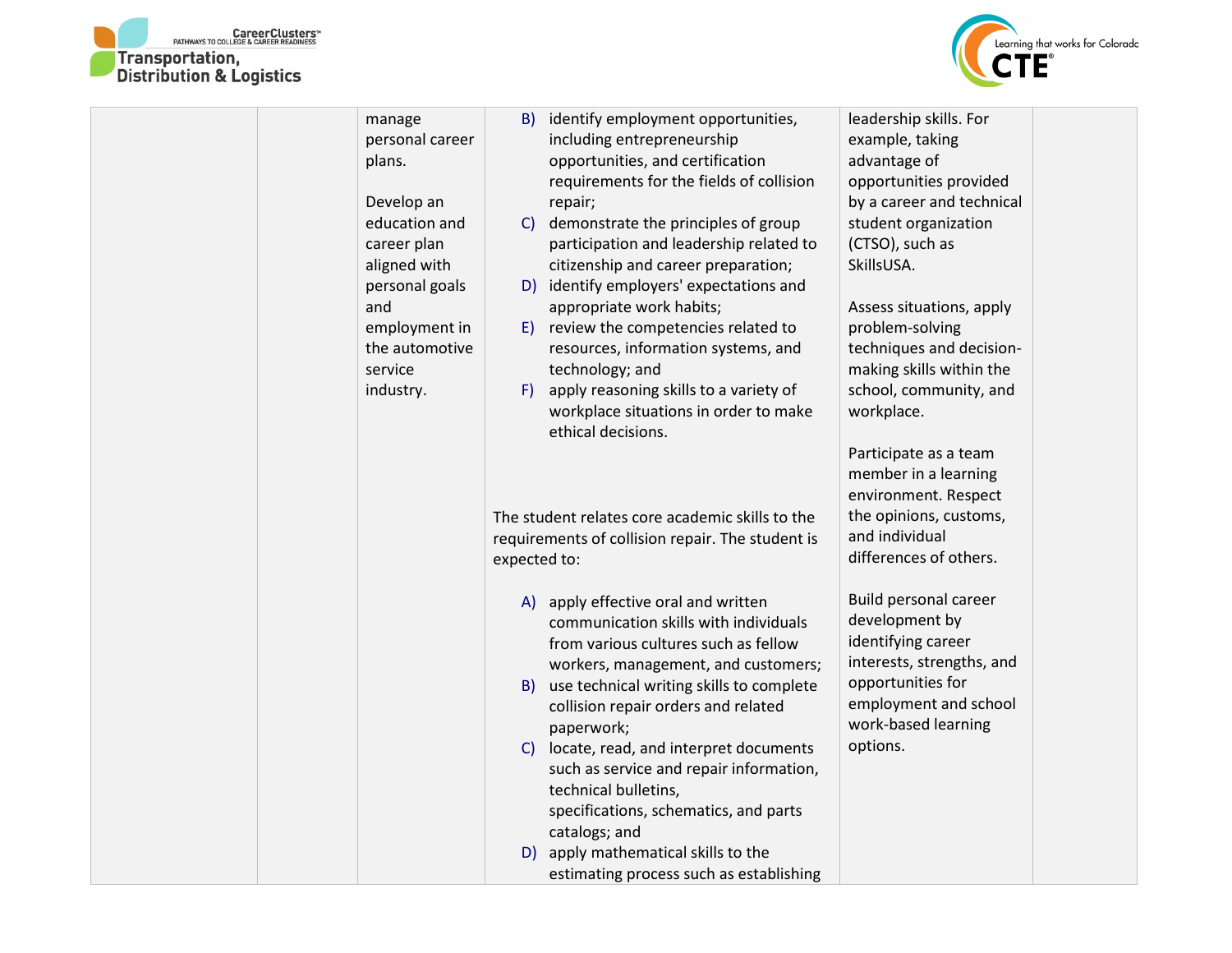



|               |                                                                                                                                                                          | charges and totals, profit margins,<br>technician productivity, and shop<br>efficiency.                                                                                                                                                                                                                                                                                                                                                                                                                                                                                                                                                                                                                                                                                                                                                                      |                                                                                                                                                                                                                                                                                                                                                                                                                                                                                                                                                                      |
|---------------|--------------------------------------------------------------------------------------------------------------------------------------------------------------------------|--------------------------------------------------------------------------------------------------------------------------------------------------------------------------------------------------------------------------------------------------------------------------------------------------------------------------------------------------------------------------------------------------------------------------------------------------------------------------------------------------------------------------------------------------------------------------------------------------------------------------------------------------------------------------------------------------------------------------------------------------------------------------------------------------------------------------------------------------------------|----------------------------------------------------------------------------------------------------------------------------------------------------------------------------------------------------------------------------------------------------------------------------------------------------------------------------------------------------------------------------------------------------------------------------------------------------------------------------------------------------------------------------------------------------------------------|
| <b>Safety</b> | Students<br>practice<br>personal and<br>occupational<br>safety and<br>understand the<br>environmental<br>effects of<br>collision repair<br>and refinishing<br>practices. | The student demonstrates professional<br>standards/employability skills as required by<br>business and industry. The student is expected<br>to:<br>demonstrate an understanding of<br>A)<br>workplace safety and environmental<br>responsibilities regarding automotive<br>collision repair and understand the use<br>of personal protective equipment;<br>demonstrate the principles of group<br>B)<br>participation and leadership related to<br>citizenship and career preparation;<br>identify employers' expectations and<br>$\mathsf{C}$<br>appropriate work habits; and<br>D) apply reasoning skills to a variety of<br>workplace situations in order to make<br>ethical decisions.<br>The student knows the function and application<br>of tools, equipment, technologies, and materials<br>used in collision repair. The student is expected<br>to: | Comply with personal<br>and environmental<br>safety practices<br>associated with clothing<br>and the use of gloves;<br>respiratory protection;<br>eye protection; hearing<br>protection; hand tools;<br>power equipment;<br>proper ventilation; and<br>the handling, storage,<br>and disposal of<br>chemicals/materials in<br>accordance with local,<br>state, and federal safety<br>and environmental<br>regulations. Identify<br>vehicle manufacturer's<br>SRS types, locations, and<br>recommended<br>procedures before<br>inspecting or replacing<br>components. |
|               |                                                                                                                                                                          | A) use hand and power tools and<br>equipment commonly employed in<br>collision repair, according to industry<br>safety standards;<br>identify proper welding and cutting<br>B)<br>techniques and processes in collision<br>repair;                                                                                                                                                                                                                                                                                                                                                                                                                                                                                                                                                                                                                           | Use and inspect personal<br>protective equipment<br>every time equipment is<br>used.<br>Inspect, maintain, and<br>employ safe operating<br>procedures with tools                                                                                                                                                                                                                                                                                                                                                                                                     |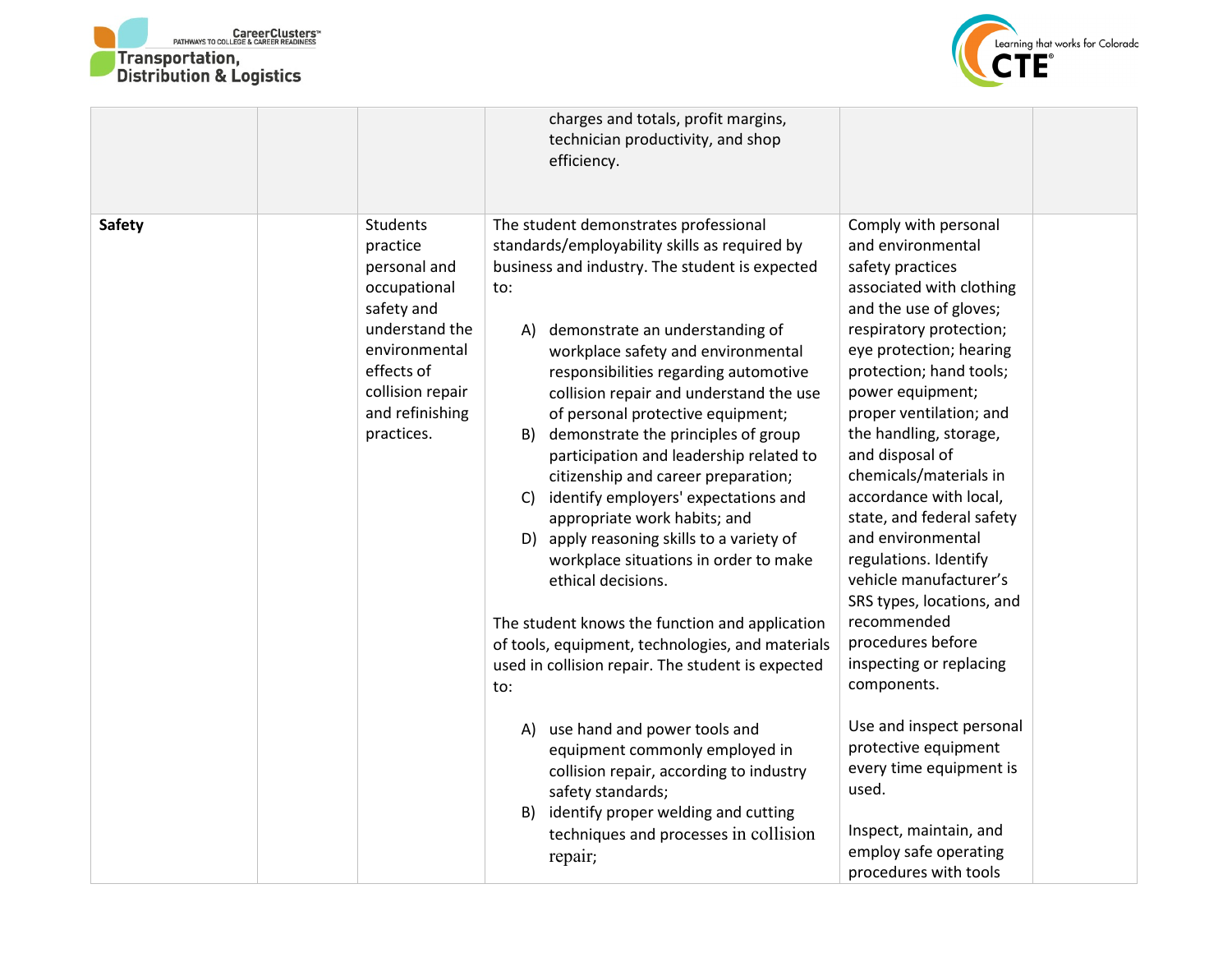



|                                                 |                                                          | C)<br>D) | properly handle and dispose of<br>environmentally hazardous materials<br>used in collision repair and refinishing<br>technologies; and<br>demonstrate knowledge of new and<br>emerging collision repair technologies. | and equipment, such as<br>hand and power tools,<br>ladders, scaffolding, and<br>lifting equipment.<br>Assume responsibilities<br>under HazCom (Hazard<br>Communication)<br>regulations d. Adhere to<br>responsibilities,<br>regulations, and<br><b>Occupational Safety &amp;</b><br><b>Health Administration</b><br>(OSHA) policies<br>regarding reporting of<br>accidents and observed<br>hazards, and regarding<br>emergency response<br>procedures.<br>Maintain a portfolio<br>record of written safety<br>examinations and<br>equipment examination<br>for which the student |  |
|-------------------------------------------------|----------------------------------------------------------|----------|-----------------------------------------------------------------------------------------------------------------------------------------------------------------------------------------------------------------------|----------------------------------------------------------------------------------------------------------------------------------------------------------------------------------------------------------------------------------------------------------------------------------------------------------------------------------------------------------------------------------------------------------------------------------------------------------------------------------------------------------------------------------------------------------------------------------|--|
|                                                 |                                                          |          |                                                                                                                                                                                                                       | has passed an<br>operational checkout by<br>the instructor f. Utilize<br><b>MSDSs</b> (material safety<br>data sheets), and<br>identify the health<br>hazards associated with<br>hazardous material.                                                                                                                                                                                                                                                                                                                                                                             |  |
| <b>Collision Industry</b><br><b>Foundations</b> | Use technical<br>vocabulary,<br>technical<br>reports and |          | The student understands the technical<br>knowledge and skills of collision repair. The<br>student is expected to:                                                                                                     | Read and interpret a<br>damage report and<br>observe damages,<br>synthesizing information                                                                                                                                                                                                                                                                                                                                                                                                                                                                                        |  |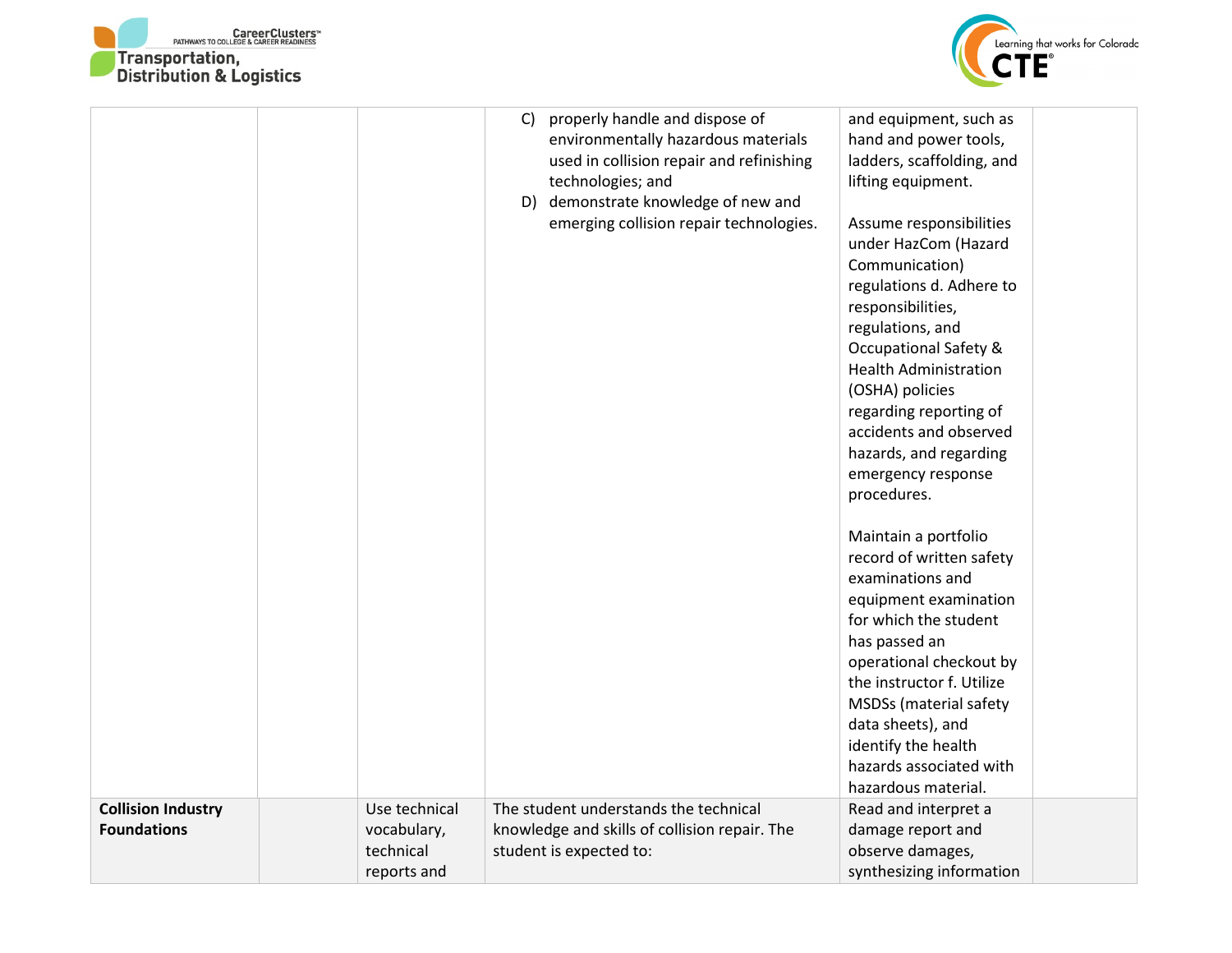



|                          | manuals,         | demonstrate an understanding of basic<br>A)         | from both text and        |
|--------------------------|------------------|-----------------------------------------------------|---------------------------|
|                          | electronic       | types of repair procedures for the                  | observation to create a   |
|                          | systems, and     | different types of vehicle body                     | basic repair plan for a   |
|                          | related          | construction used in the auto collision             | damaged automobile.       |
|                          | technical data   | industry;                                           | Citing resources such as  |
|                          | resources, as    | demonstrate an understanding of pre-<br>B)          | instructional manuals,    |
|                          | appropriate, to  | repair and repair inspection of non-                | textbooks, example work   |
|                          | determine        | damaged components;                                 | orders, and other         |
|                          | repairs and      | demonstrate the proper preparation,<br>$\mathsf{C}$ | resources, create a       |
|                          | estimates.       | application, and refinishing of various             | written overview of the   |
|                          |                  | paint products;                                     | steps necessary to repair |
|                          | Use industry-    | estimate parts and labor costs of<br>D)             | the vehicle.              |
|                          | standard         | collision repair; and                               |                           |
|                          | measurement      | perform precision measurements to<br>E)             | Review damage report      |
|                          | scales, devices, | diagnose vehicle body shape and frame               | and analyze damage to     |
|                          | and systems to   | alignment angles.                                   | determine appropriate     |
|                          | perform design,  |                                                     | methods for overall       |
|                          | fabrication,     |                                                     | repair; develop and       |
|                          | diagnostic,      |                                                     | document a repair plan.   |
|                          | maintenance,     |                                                     |                           |
|                          | and repair       |                                                     |                           |
|                          | procedures.      |                                                     |                           |
|                          | Understand       |                                                     |                           |
|                          | how certain      |                                                     |                           |
|                          | tools and        |                                                     |                           |
|                          | equipment are    |                                                     |                           |
|                          | used to          |                                                     |                           |
|                          | perform          |                                                     |                           |
|                          | maintenance      |                                                     |                           |
|                          | and repair       |                                                     |                           |
|                          | operations.      |                                                     |                           |
| <b>Basic Preparation</b> | Perform and      | The student applies the technical knowledge         | Describe and              |
|                          | document         | and skills of damage analysis to simulated or       | demonstrate the steps     |
|                          | repair           | actual work situations. The student is expected     | necessary to prepare an   |
|                          | procedures in    | to:                                                 | automobile for non-       |
|                          | accordance       |                                                     | structural repair.        |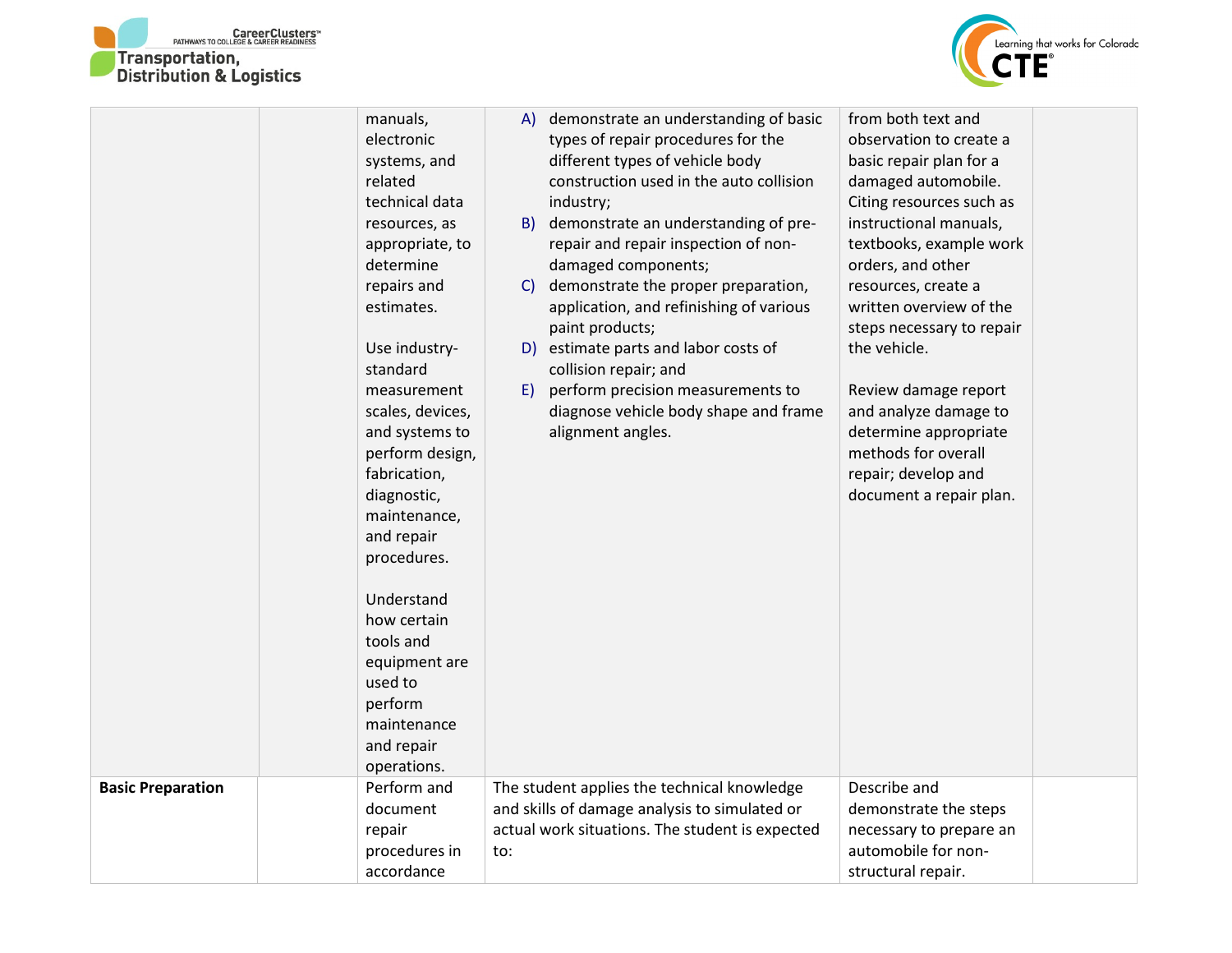



| with         |         | A) prepare vehicle for inspection by         |               | Synthesize information    |  |
|--------------|---------|----------------------------------------------|---------------|---------------------------|--|
| manufacturer |         | providing access to damaged areas;           | gathered from |                           |  |
| recommendati | B)      | analyze damage to determine                  |               | textbooks, online         |  |
| ons and      |         | appropriate methods for overall repairs;     |               | resources, and firsthand  |  |
| industry     | C)      | perform visual inspection of structural      |               | experiences observing a   |  |
| standards.   |         | components and members;                      |               | qualified technician to   |  |
|              | D)      | identify structural damage using             |               | create a list of tools,   |  |
| Prepare and  |         | measuring tools and equipment;               |               | equipment, and            |  |
| analyze      | E)      | perform visual inspection of non-            |               | materials needed for      |  |
| vehicles for |         | structural components and members;           |               | each step of preparation. |  |
| repair.      | F)      | determine parts, components, material        |               | Write a description of    |  |
|              |         | type(s), and procedures necessary for a      |               | the responsibilities and  |  |
|              |         | proper repair;                               |               | procedures of the repair  |  |
|              |         | G) identify type and condition of finish and |               | technician, emphasizing   |  |
|              |         | determine if refinishing is required;        |               | safety procedures in      |  |
|              |         | H) identify suspension, electrical, and      |               | each of the following.    |  |
|              |         | mechanical component physical                |               | a. Inspect, remove,       |  |
|              |         | damage;                                      |               | label, store, and         |  |
|              | $\vert$ | identify safety systems physical damage;     |               | reinstall exterior        |  |
|              | J)      | identify interior component damage;          |               | trim and                  |  |
|              | K)      | identify damage to add-on accessories        |               | moldings.                 |  |
|              |         | and modifications; and                       | b.            | Inspect, remove,          |  |
|              | L)      | identify single/one-time use                 |               | label, store, and         |  |
|              |         | components.                                  |               | reinstall interior        |  |
|              |         |                                              |               | trim and                  |  |
|              |         |                                              |               | components.               |  |
|              |         |                                              | c.            | Inspect, remove,          |  |
|              |         |                                              |               | label, store, and         |  |
|              |         |                                              |               | reinstall body            |  |
|              |         |                                              |               | panels and                |  |
|              |         |                                              |               | components that           |  |
|              |         |                                              |               | may interfere             |  |
|              |         |                                              |               | with or be                |  |
|              |         |                                              |               | damaged during            |  |
|              |         |                                              |               | repair.                   |  |
|              |         |                                              | d.            | Inspect, remove,          |  |
|              |         |                                              |               | label, store, and         |  |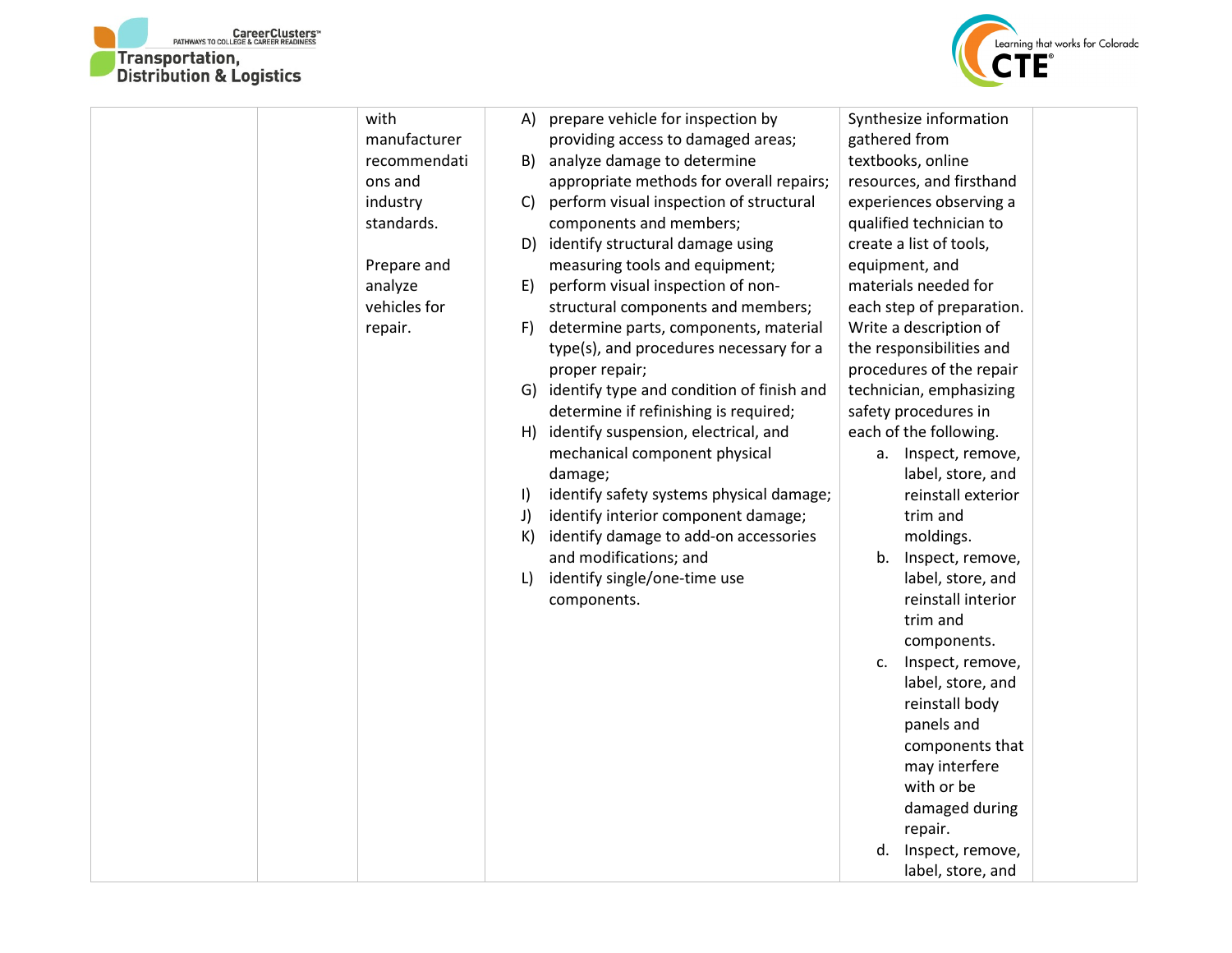



|  |  |    | reinstall vehicle  |  |
|--|--|----|--------------------|--|
|  |  |    | mechanical and     |  |
|  |  |    | electrical         |  |
|  |  |    | components that    |  |
|  |  |    | may interfere      |  |
|  |  |    | with or be         |  |
|  |  |    | damaged during     |  |
|  |  |    | repair.            |  |
|  |  |    | e. Protect panels, |  |
|  |  |    | glass, interior    |  |
|  |  |    | parts, and other   |  |
|  |  |    | vehicles adjacent  |  |
|  |  |    | to the repair      |  |
|  |  |    | area.              |  |
|  |  |    | f. Soap and water  |  |
|  |  |    | wash entire        |  |
|  |  |    | vehicle;           |  |
|  |  |    | complete pre-      |  |
|  |  |    | repair inspection  |  |
|  |  |    | checklist.         |  |
|  |  | g. | Prepare            |  |
|  |  |    | damaged area       |  |
|  |  |    | using water-       |  |
|  |  |    | based and          |  |
|  |  |    | solvent-based      |  |
|  |  |    | cleaners.          |  |
|  |  |    | h. h. Remove       |  |
|  |  |    | corrosion          |  |
|  |  |    | protection,        |  |
|  |  |    | undercoatings,     |  |
|  |  |    | sealers, and       |  |
|  |  |    | other protective   |  |
|  |  |    | coatings as        |  |
|  |  |    | necessary to       |  |
|  |  |    | perform repairs.   |  |
|  |  | i. | i. Inspect,        |  |
|  |  |    | remove, and        |  |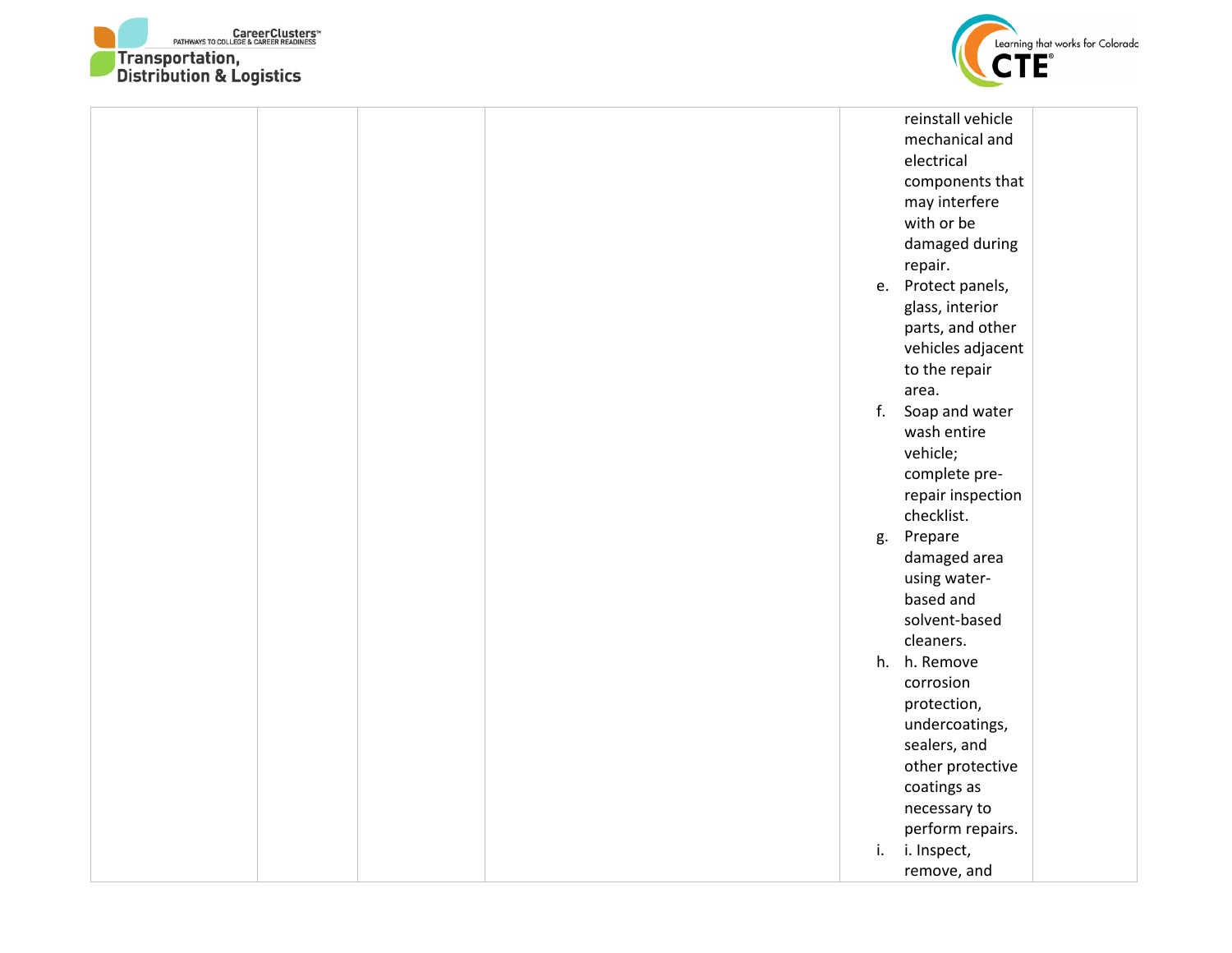



|                          |               |                                                   | reinstall                 |
|--------------------------|---------------|---------------------------------------------------|---------------------------|
|                          |               |                                                   | repairable                |
|                          |               |                                                   | plastics and              |
|                          |               |                                                   | other                     |
|                          |               |                                                   | components for            |
|                          |               |                                                   | off-vehicle repair        |
| <b>Outer Body Panels</b> | Perform outer | The student applies the technical knowledge       | Read and interpret        |
|                          | body panel    | and skills of collision repair and refinishing to | technical information     |
|                          | repairs,      | simulated or actual work situations. The student  | regarding direct and      |
|                          | replacements, | is expected to:                                   | indirect/hidden damage    |
|                          | and           |                                                   | and direction of impact.  |
|                          | adjustments.  | perform regular audits and inspections<br>A)      | Examine case studies to   |
|                          |               | to maintain compliance with safety,               | create a library of       |
|                          |               | health, and environmental regulations;            | various damages           |
|                          |               | identify types of vehicle construction<br>B)      | incurred on a range of    |
|                          |               | materials and associated repair                   | vehicle types.            |
|                          |               | methods;                                          | Hypothesize the           |
|                          |               | identify methods of collision energy<br>C)        | direction of impact of    |
|                          |               | management and types of damage;                   | each, citing evidence to  |
|                          |               | D) determine vehicle damage and prepare           | justify claims. Use the   |
|                          |               | an estimate of the repair costs;                  | information to            |
|                          |               | determine body panel damage and<br>E)             | investigate and report on |
|                          |               | identify the associated repair methods,           | the damage incurred in    |
|                          |               | including inspection, disassembly, and            | outer body panels of      |
|                          |               | repair or replacement of components;              | given vehicles. Drawing   |
|                          |               | inspect, remove, replace, and align<br>F)         | on research and           |
|                          |               | various body components such as                   | feedback from             |
|                          |               | hoods, hinges, latches, and bumper                | instructors and peers,    |
|                          |               | covers;                                           | review, edit, and revise  |
|                          |               | G) identify types of vehicle finishes and         | repair plans, using       |
|                          |               | associated refinish techniques;                   | technology where          |
|                          |               | H) inspect, remove, and replace bolted,           | appropriate.              |
|                          |               | bonded, and welded panels or panel                | a. Determine the          |
|                          |               | assemblies;                                       | extent of direct          |
|                          |               | identify vehicle occupant restraint<br>$\vert$    | and                       |
|                          |               | systems and associated repair methods;            | indirect/hidden           |
|                          |               |                                                   | damage and                |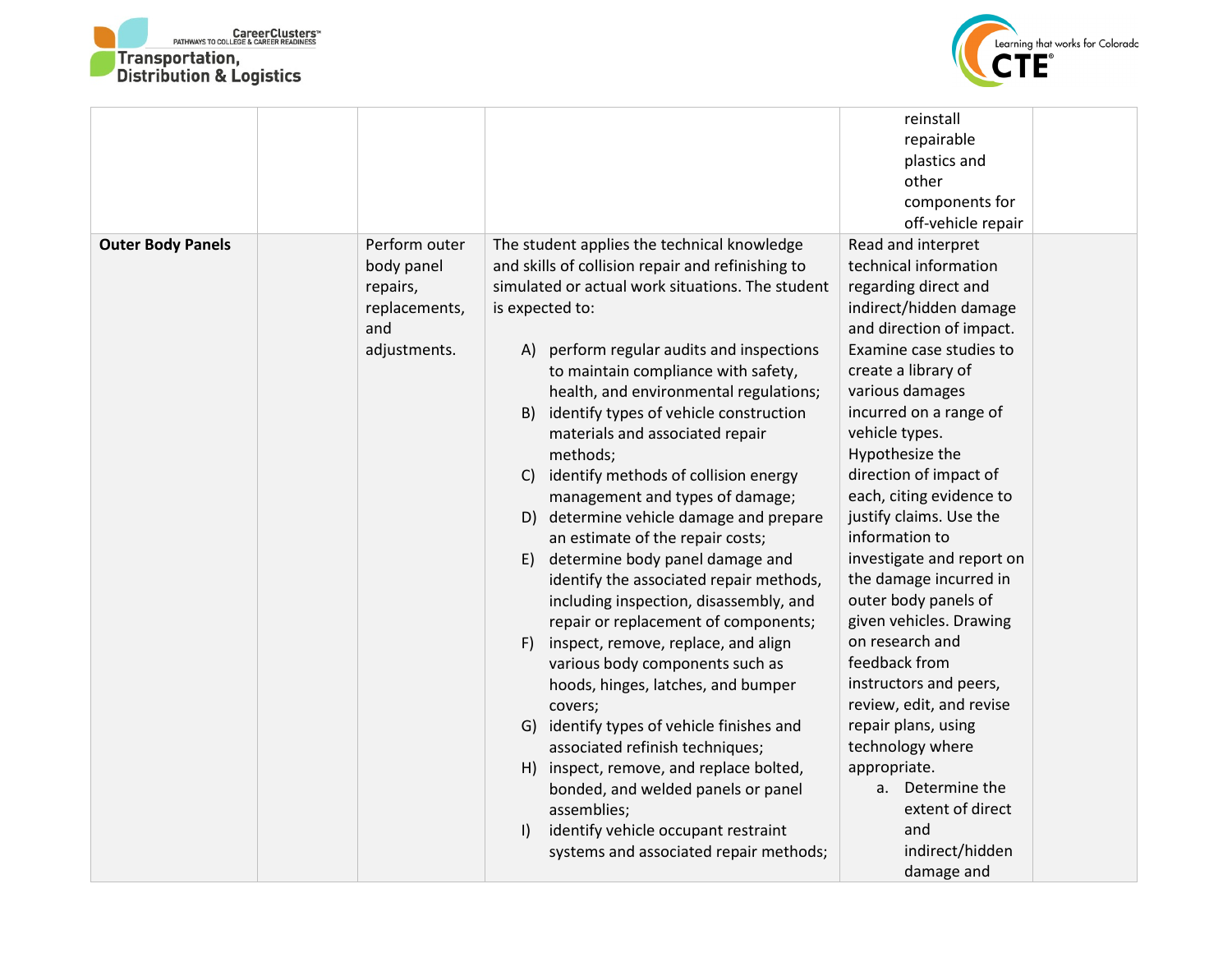



|  | J) | identify vehicle body components and          | direction of             |
|--|----|-----------------------------------------------|--------------------------|
|  |    | assess for repair or replacement;             | impact; develop          |
|  | K) | demonstrate the welding and cutting           | and document a           |
|  |    | processes used in vehicle collision           | repair plan.             |
|  |    | repair;                                       |                          |
|  | L  | remove, install, and adjust vehicle           | Distinguish among the    |
|  |    | mechanical systems and electrical             | various panels and       |
|  |    | components;                                   | components of a          |
|  |    | M) identify and determine the cause of        | vehicle's outer body.    |
|  |    | paint and refinishing defects;                | Compare and contrast     |
|  |    | N) discuss interior and exterior trim repair; | the tools, equipment,    |
|  |    | O) discuss corrosion                          | and procedures for       |
|  |    | protection, including sealers, adhesives,     | inspecting, removing,    |
|  |    | and under-coatings;                           | replacing, and aligning  |
|  | P) | prepare damaged area using water-             | each of the following.   |
|  |    | based and solvent-based cleaners;             | Summarize the key        |
|  |    | Q) demonstrate vehicle detailing;             | considerations and       |
|  | R) | restore sound deadeners and foam              | procedures an            |
|  |    | materials; and                                | automotive technician    |
|  | S) | diagnose and repair water leaks, dust         | should discern when      |
|  |    | leaks, and wind noise.                        | performing the following |
|  |    |                                               | processes in a written,  |
|  |    |                                               | oral, or visual          |
|  |    |                                               | presentation, citing     |
|  |    |                                               | evidence from resources  |
|  |    |                                               | such as instructional    |
|  |    |                                               | videos, manuals,         |
|  |    |                                               | tutorials, and other     |
|  |    |                                               | resources. Demonstrate   |
|  |    |                                               | the proper steps in      |
|  |    |                                               | inspecting the           |
|  |    |                                               | components of a          |
|  |    |                                               | vehicle's outer body.    |
|  |    |                                               |                          |
|  |    |                                               | a. Inspect, remove       |
|  |    |                                               | and replace              |
|  |    |                                               | bolted, bonded,          |
|  |    |                                               | and welded steel         |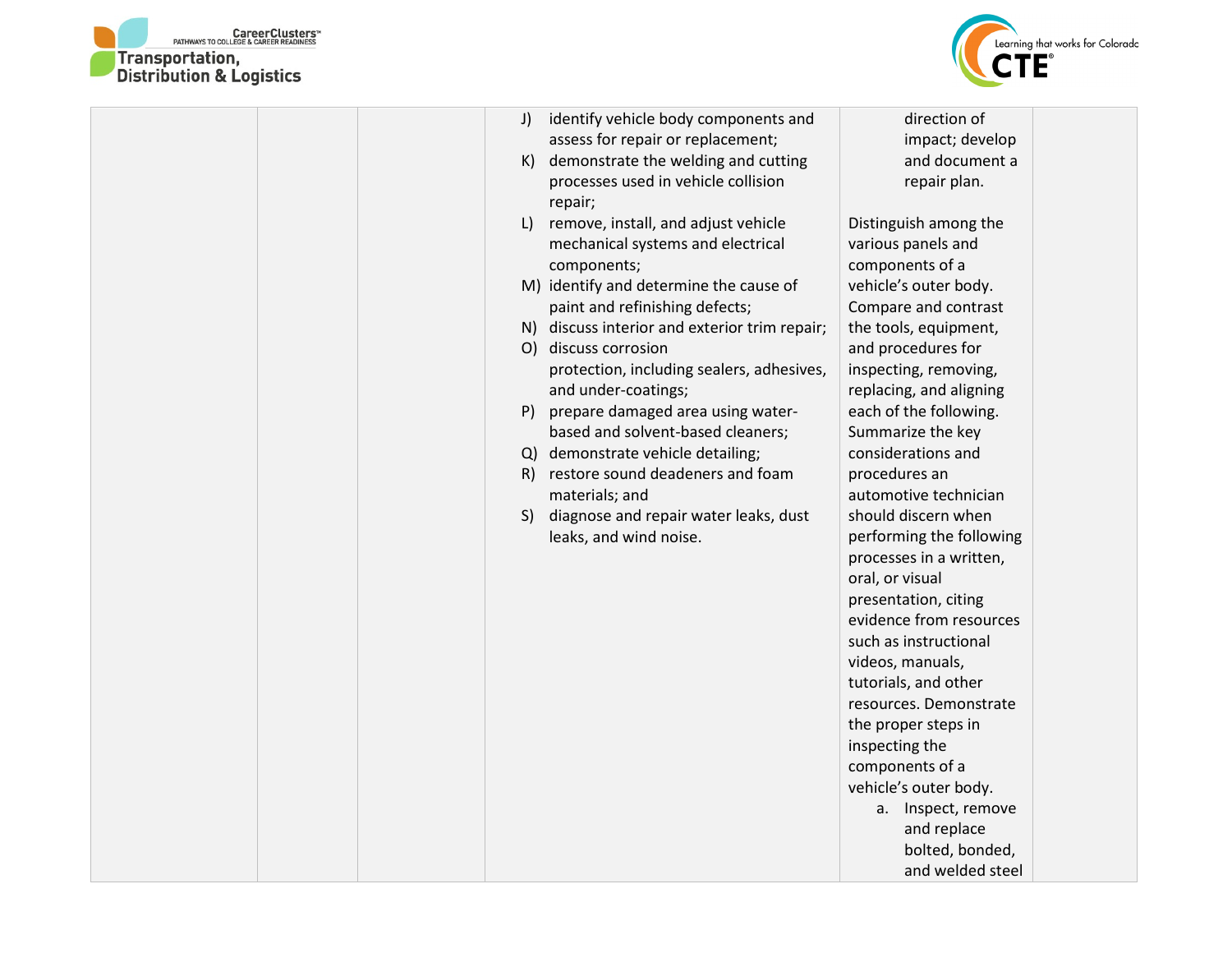



|  |  |    | panel or panel      |  |
|--|--|----|---------------------|--|
|  |  |    | assemblies.         |  |
|  |  |    | b. Determine the    |  |
|  |  |    | extent of           |  |
|  |  |    | damage to           |  |
|  |  |    | aluminum body       |  |
|  |  |    | panels; repair or   |  |
|  |  |    | replace.            |  |
|  |  |    | c. Inspect, remove, |  |
|  |  |    | replace, and        |  |
|  |  |    | align hood, hood    |  |
|  |  |    | hinges, and hood    |  |
|  |  |    | latch.              |  |
|  |  |    | d. Inspect, remove, |  |
|  |  |    | replace, and        |  |
|  |  |    | align deck lid, lid |  |
|  |  |    | hinges, and lid     |  |
|  |  |    | latch.              |  |
|  |  |    | e. Inspect, remove, |  |
|  |  |    | replace, and        |  |
|  |  |    | align doors,        |  |
|  |  |    | latches, hinges,    |  |
|  |  |    | and related         |  |
|  |  |    | hardware.           |  |
|  |  | f. | Inspect, remove,    |  |
|  |  |    | replace and align   |  |
|  |  |    | tailgates,          |  |
|  |  |    | hatches,            |  |
|  |  |    | liftgates, and      |  |
|  |  |    | sliding doors.      |  |
|  |  | g. | Inspect, remove,    |  |
|  |  |    | replace, and        |  |
|  |  |    | align bumper        |  |
|  |  |    | bars, covers,       |  |
|  |  |    | reinforcement,      |  |
|  |  |    | guards, isolators,  |  |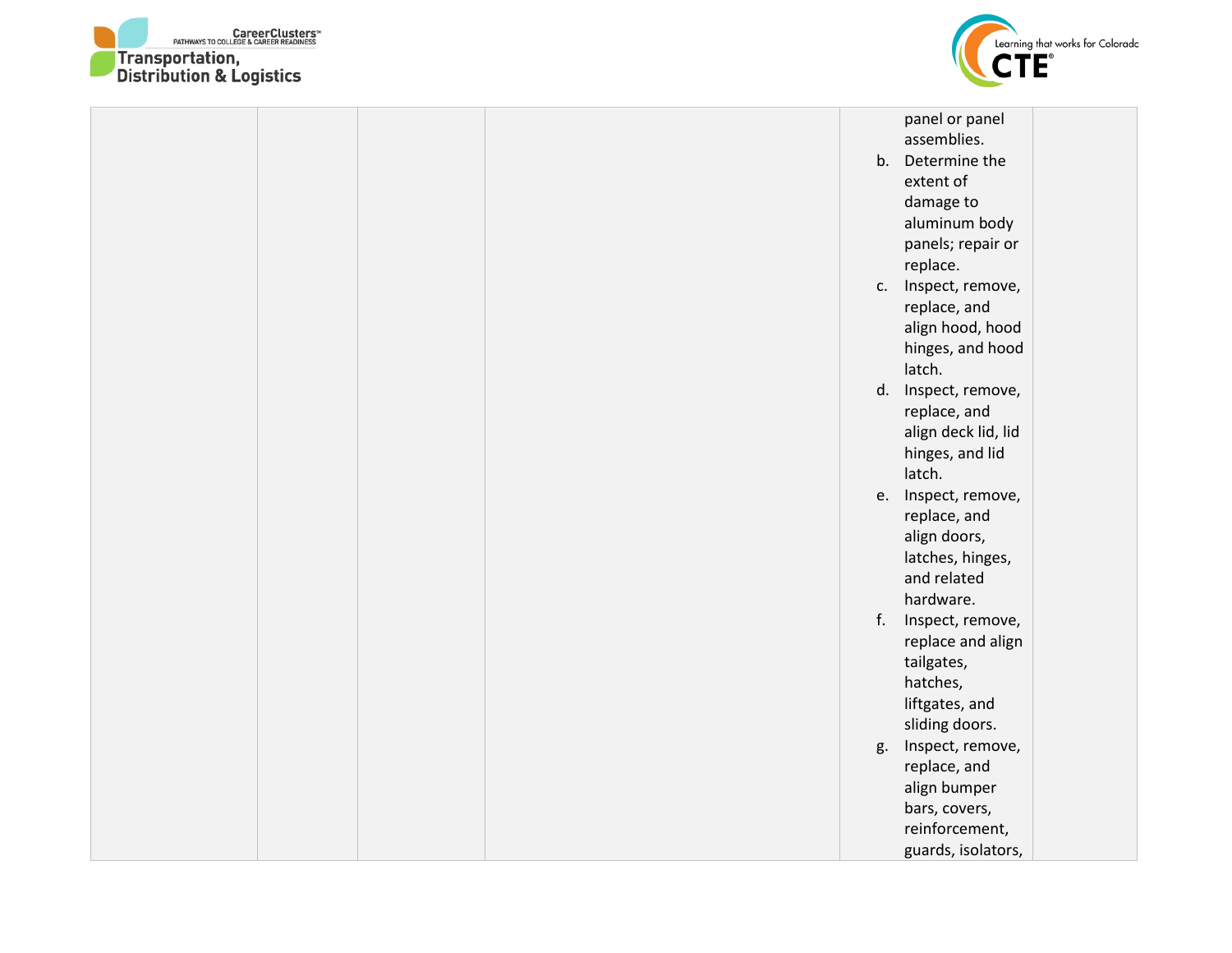



|  |  | and mounting<br>hardware.<br>h. Inspect, remove,<br>replace and align<br>fenders, and<br>related panels.                                                                                                                                                                                                             |  |
|--|--|----------------------------------------------------------------------------------------------------------------------------------------------------------------------------------------------------------------------------------------------------------------------------------------------------------------------|--|
|  |  | Use the proper tools and<br>procedures to repair<br>outer body panels:<br>a. Straighten<br>contours of<br>damaged panels<br>to a suitable<br>condition for<br>body filling or<br>metal finishing<br>using power<br>tools, hand<br>tools, and weld-<br>on pulling<br>attachments.<br>b. Weld damaged<br>or torn steel |  |
|  |  | body panels;<br>repair broken<br>welds.<br>Restore<br>C.<br>corrosion<br>protection.<br>d. Replace door                                                                                                                                                                                                              |  |
|  |  | skins.<br>Restore sound<br>e.<br>deadeners and<br>foam materials.                                                                                                                                                                                                                                                    |  |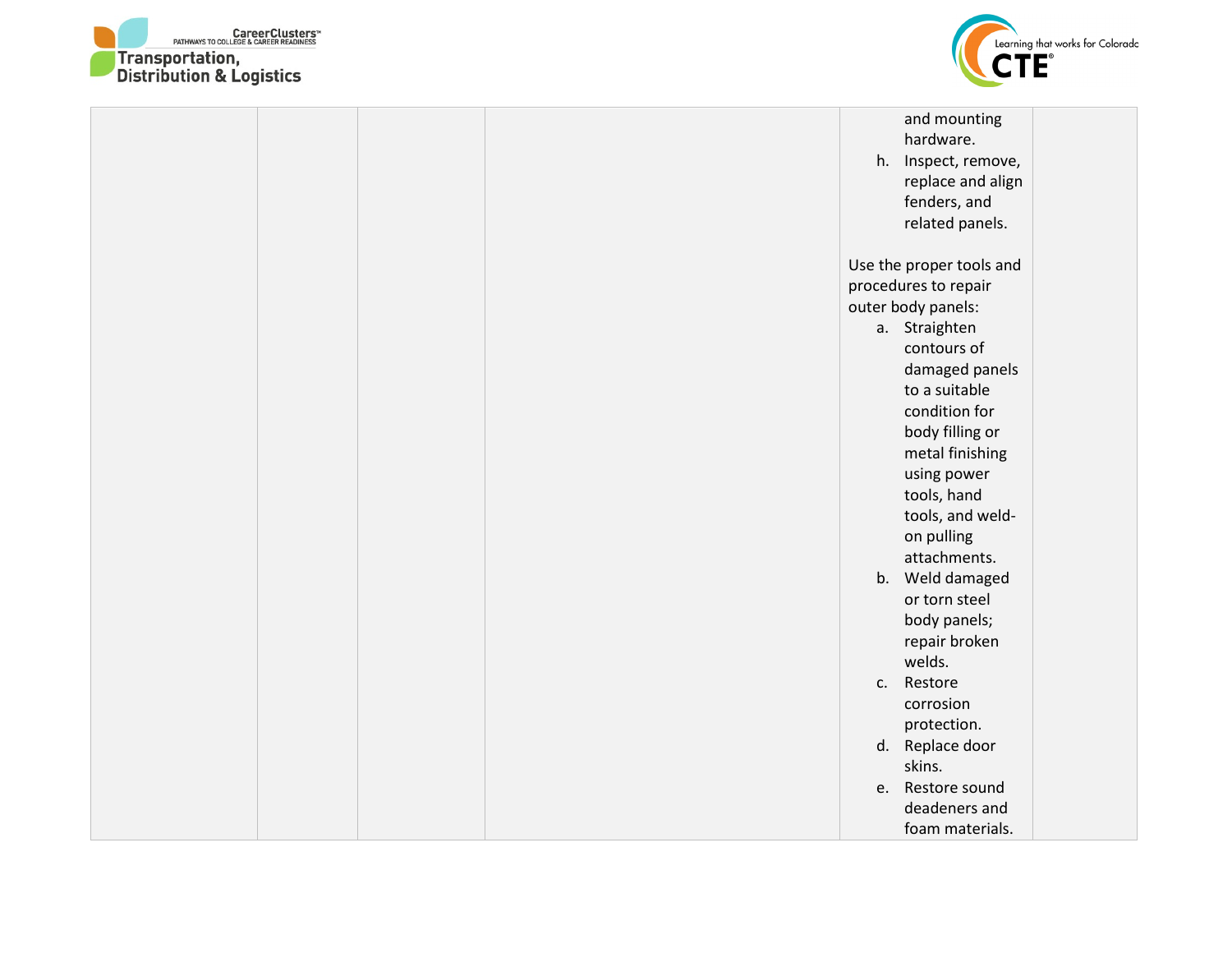



| repair water<br>leaks, dust leaks,<br>and wind noise.<br>h. Identify one-<br>time use<br>fasteners.                                                                                                                                                         |  |
|-------------------------------------------------------------------------------------------------------------------------------------------------------------------------------------------------------------------------------------------------------------|--|
| The student knows the function and application<br>Compare and contrast<br><b>Metal Welding and</b><br>Demonstrate<br>the different<br>of tools, equipment, technologies, and materials<br>the different tools,<br><b>Cutting</b><br>procedures, and welding |  |
| used in collision repair. The student is expected<br>types of<br>methods used to weld<br>welding and<br>to:                                                                                                                                                 |  |
| and cut aluminum, high-<br>heat processes                                                                                                                                                                                                                   |  |
| used in repair<br>strength steels, and<br>A) use hand and power tools and                                                                                                                                                                                   |  |
| processes and<br>other steels, noting<br>equipment commonly employed in                                                                                                                                                                                     |  |
| procedures.<br>when substrates are<br>collision repair, according to                                                                                                                                                                                        |  |
| weldable. Create a chart<br>industry safety standards;<br>Demonstrate<br>or other visual display<br>identify proper welding and cutting<br>B)                                                                                                               |  |
| describing the tools, tool<br>the principles<br>techniques and processes in                                                                                                                                                                                 |  |
| of metal<br>settings, procedures, and<br>collision repair;                                                                                                                                                                                                  |  |
| methods for welding in a<br>welding and<br>properly handle and dispose of<br>$\mathsf{C}$                                                                                                                                                                   |  |
| environmentally hazardous<br>variety of situations.<br>cutting.                                                                                                                                                                                             |  |
| materials used in collision repair                                                                                                                                                                                                                          |  |
| Perform basic welding<br>and refinishing technologies; and<br>and cutting of aluminum<br>demonstrate knowledge of new and                                                                                                                                   |  |
| D)<br>and steel.<br>emerging collision repair                                                                                                                                                                                                               |  |
| a. Identify<br>technologies.                                                                                                                                                                                                                                |  |
| weldable and                                                                                                                                                                                                                                                |  |
| non-weldable                                                                                                                                                                                                                                                |  |
| substrates used                                                                                                                                                                                                                                             |  |
| in vehicle                                                                                                                                                                                                                                                  |  |
| construction.<br>b. Weld and cut                                                                                                                                                                                                                            |  |
| high-strength                                                                                                                                                                                                                                               |  |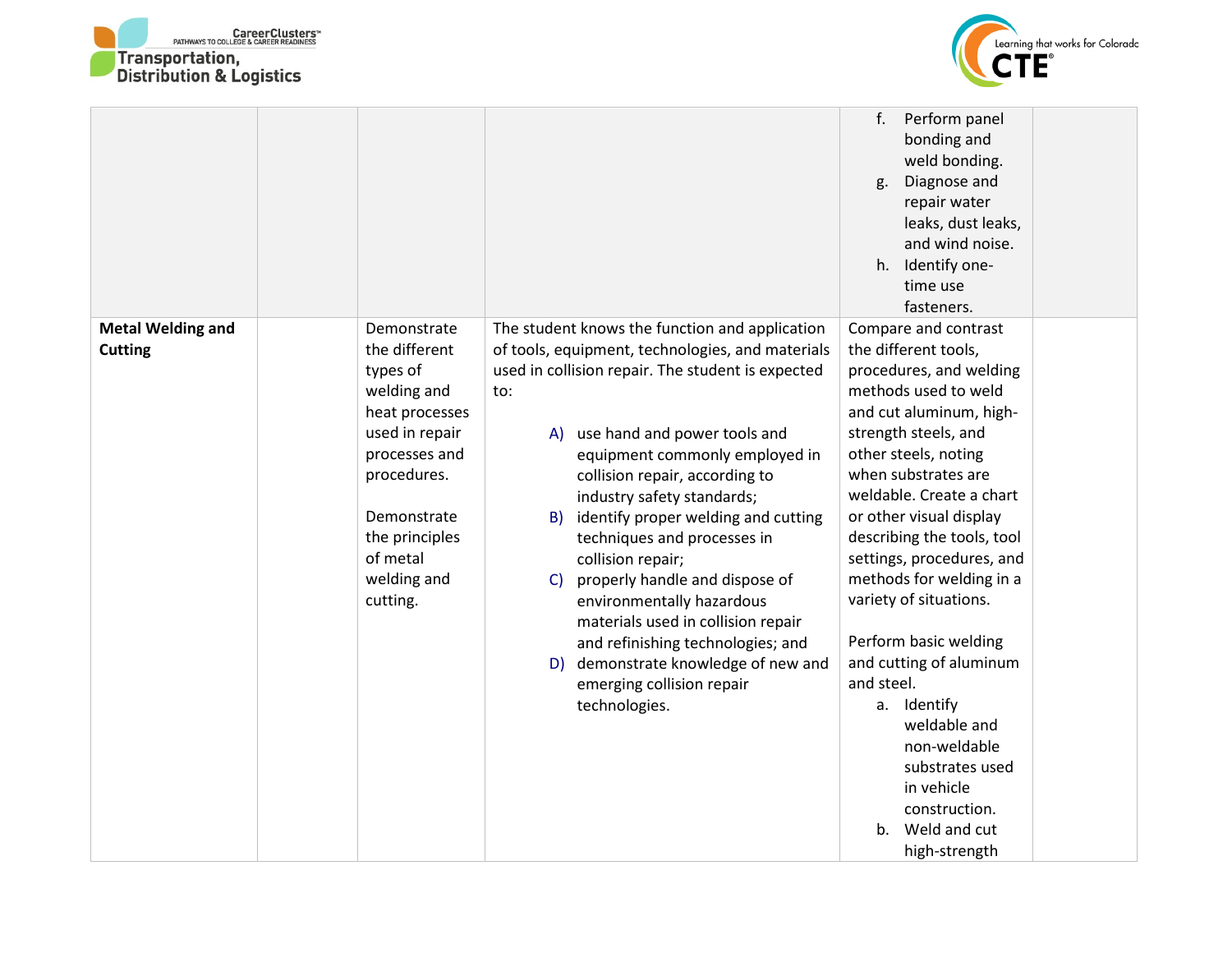



|  |  |    | steel and other    |  |
|--|--|----|--------------------|--|
|  |  |    | steels.            |  |
|  |  |    | c. Weld and cut    |  |
|  |  |    | aluminum.          |  |
|  |  |    | d. Determine the   |  |
|  |  |    | correct GMAW       |  |
|  |  |    | (MIG) welder       |  |
|  |  |    | type,              |  |
|  |  |    | electrode/wire     |  |
|  |  |    | type, diameter,    |  |
|  |  |    | and gas to be      |  |
|  |  |    | used in a specific |  |
|  |  |    | welding            |  |
|  |  |    | situation.         |  |
|  |  |    | e. Set up and      |  |
|  |  |    | adjust the         |  |
|  |  |    | GMAW (MIG)         |  |
|  |  |    | welder to "tune"   |  |
|  |  |    | for proper         |  |
|  |  |    | electrode          |  |
|  |  |    |                    |  |
|  |  |    | stickout, voltage, |  |
|  |  |    | polarity, flow     |  |
|  |  |    | rate, and wire-    |  |
|  |  |    | feed speed         |  |
|  |  |    | required for the   |  |
|  |  |    | substrate being    |  |
|  |  |    | welded.            |  |
|  |  |    | f. Store, handle,  |  |
|  |  |    | and install high-  |  |
|  |  |    | pressure gas       |  |
|  |  |    | cylinders.         |  |
|  |  | g. | Determine work     |  |
|  |  |    | clamp (ground)     |  |
|  |  |    | location and       |  |
|  |  |    | attach.            |  |
|  |  |    | h. Use the proper  |  |
|  |  |    | angle of the gun   |  |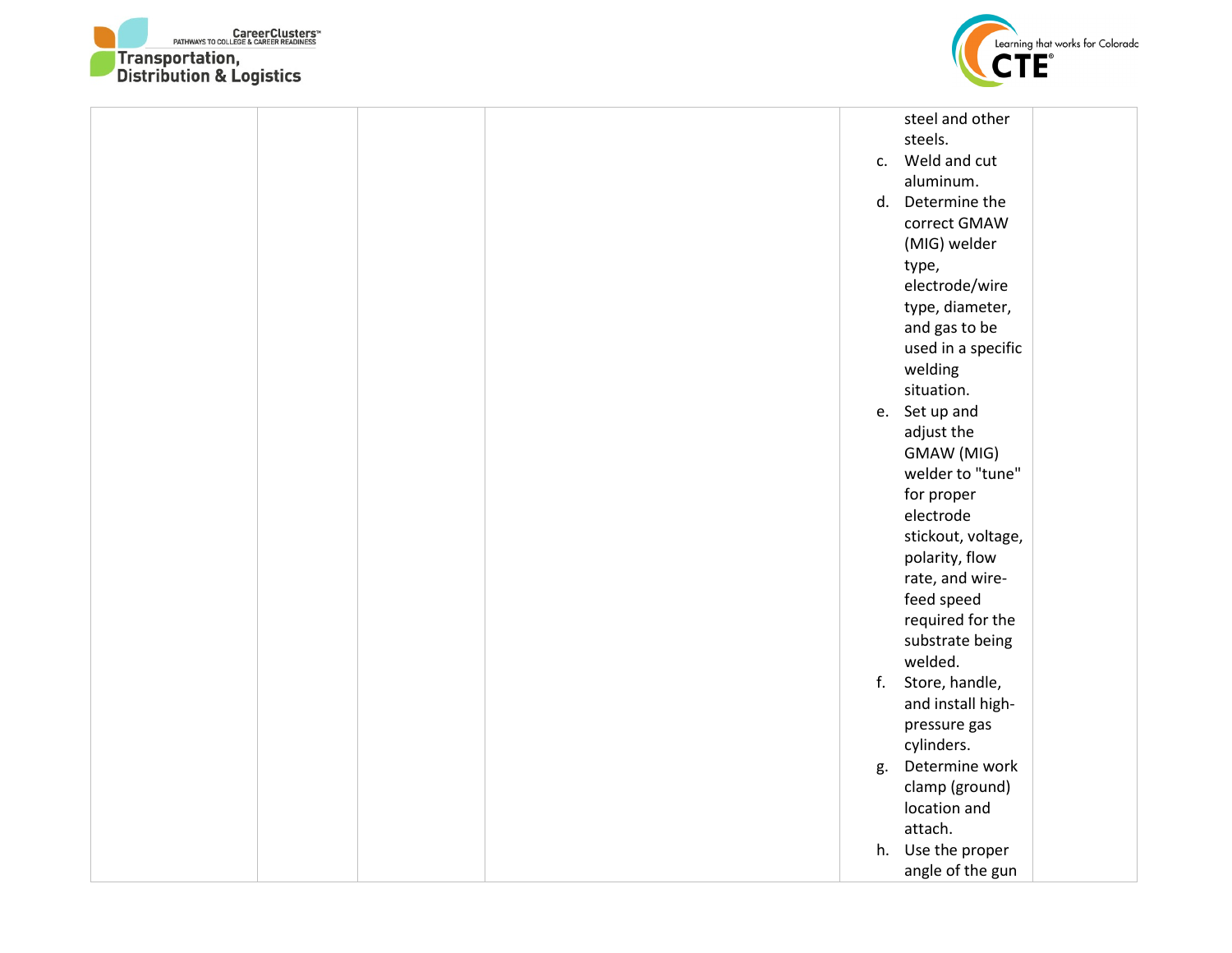



| to the joint and         |  |
|--------------------------|--|
| direction of gun         |  |
| travel for the           |  |
| type of weld             |  |
| being made in            |  |
| the flat,                |  |
|                          |  |
| horizontal,              |  |
| vertical, and            |  |
| overhead                 |  |
| positions.               |  |
| Describe and             |  |
| demonstrate strategies   |  |
| used to prepare vehicle  |  |
| body components for      |  |
| welding. Write           |  |
|                          |  |
| persuasively to describe |  |
| the key procedures,      |  |
| justifying the need for  |  |
| each by citing           |  |
| information gathered     |  |
| from textbooks, online   |  |
| resources, and other     |  |
| resources.               |  |
| Protect adjacent<br>а.   |  |
| panels, glass,           |  |
| vehicle interior,        |  |
| etc. from                |  |
| welding and              |  |
| cutting                  |  |
| operations.              |  |
| $b_{1}$<br>Protect       |  |
| computers and            |  |
| other electronic         |  |
|                          |  |
| control modules          |  |
| during welding           |  |
| procedures.              |  |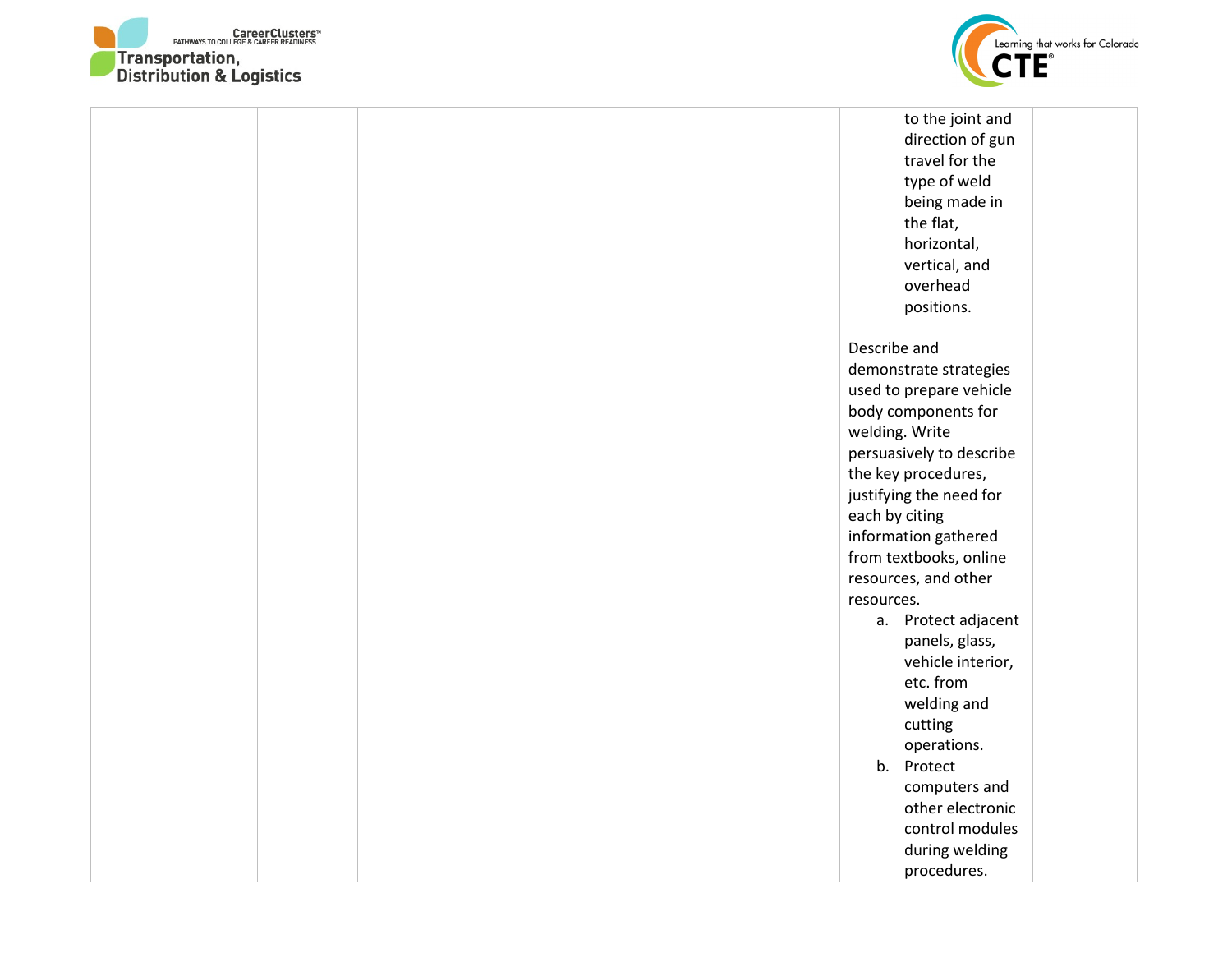



|  | $C_{\star}$    | Clean and                 |  |
|--|----------------|---------------------------|--|
|  |                | prepare the               |  |
|  |                | metal to be               |  |
|  |                | welded, assure            |  |
|  |                | good metal fit-           |  |
|  |                | up, apply weld            |  |
|  |                | through primer if         |  |
|  |                | necessary, clamp          |  |
|  |                | or tack as                |  |
|  |                | required.                 |  |
|  |                |                           |  |
|  |                | Distinguish among the     |  |
|  |                | various types of weld     |  |
|  |                | and joint type.           |  |
|  |                | <b>Emphasizing proper</b> |  |
|  |                | safety equipment and      |  |
|  |                | techniques, implement     |  |
|  |                | the appropriate tools,    |  |
|  |                | equipment, techniques,    |  |
|  |                | and procedures to         |  |
|  |                | perform a variety of      |  |
|  | welds.         |                           |  |
|  | a.             | Determine the             |  |
|  |                | joint type (butt          |  |
|  |                | weld with                 |  |
|  |                | backing, lap,             |  |
|  |                | etc.) for weld            |  |
|  |                | being made.               |  |
|  |                | b. Determine the          |  |
|  |                | type of weld              |  |
|  |                | (continuous,              |  |
|  |                | stitch weld, plug,        |  |
|  |                | etc.) for each            |  |
|  |                | specific welding          |  |
|  |                | operation.                |  |
|  | $\mathsf{C}$ . | Perform the               |  |
|  |                | following welds:          |  |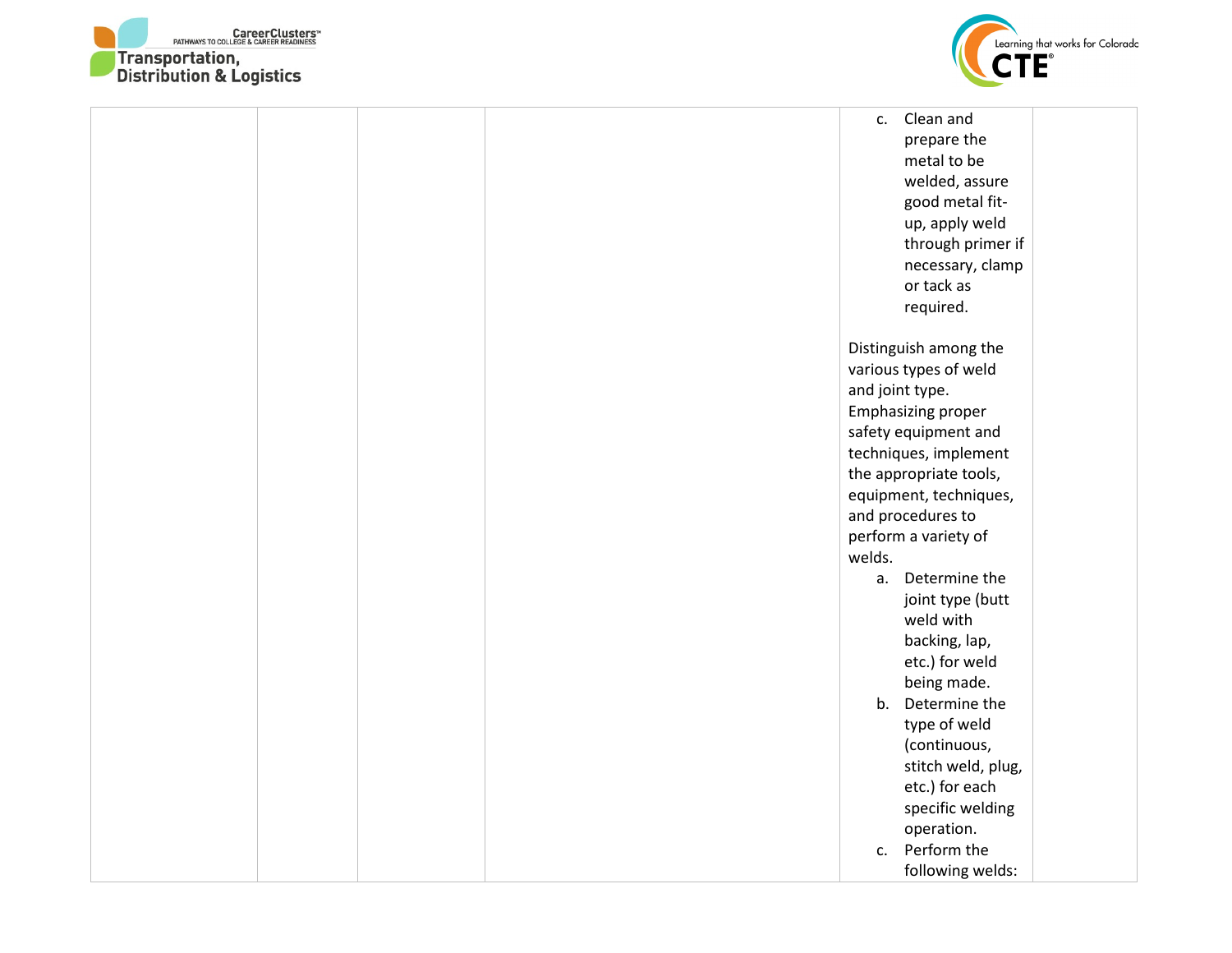



|  |  | continuous, plug,<br>butt weld with<br>and without<br>backing, fillet,<br>etc.                                                                                                                                                                                                                                                                                                                                                                          |
|--|--|---------------------------------------------------------------------------------------------------------------------------------------------------------------------------------------------------------------------------------------------------------------------------------------------------------------------------------------------------------------------------------------------------------------------------------------------------------|
|  |  | Identify and<br>demonstrate basic<br>inspection and<br>troubleshooting<br>strategies appropriate<br>for evaluating welds. Use<br>the knowledge to<br>remedy the problem.<br>a. Perform visual<br>and destructive<br>tests on each<br>weld type.<br>b. Identify the<br>causes of various<br>welding defects;<br>make necessary<br>adjustments.<br>Identify cause of<br>c.<br>contact tip burn-<br>back and failure<br>of wire to feed;<br>make necessary |
|  |  | adjustments.<br>Research, explore, and<br>perform a range of<br>procedures used to cut<br>and attach non-<br>structural components,<br>noting when each<br>method is commonly                                                                                                                                                                                                                                                                           |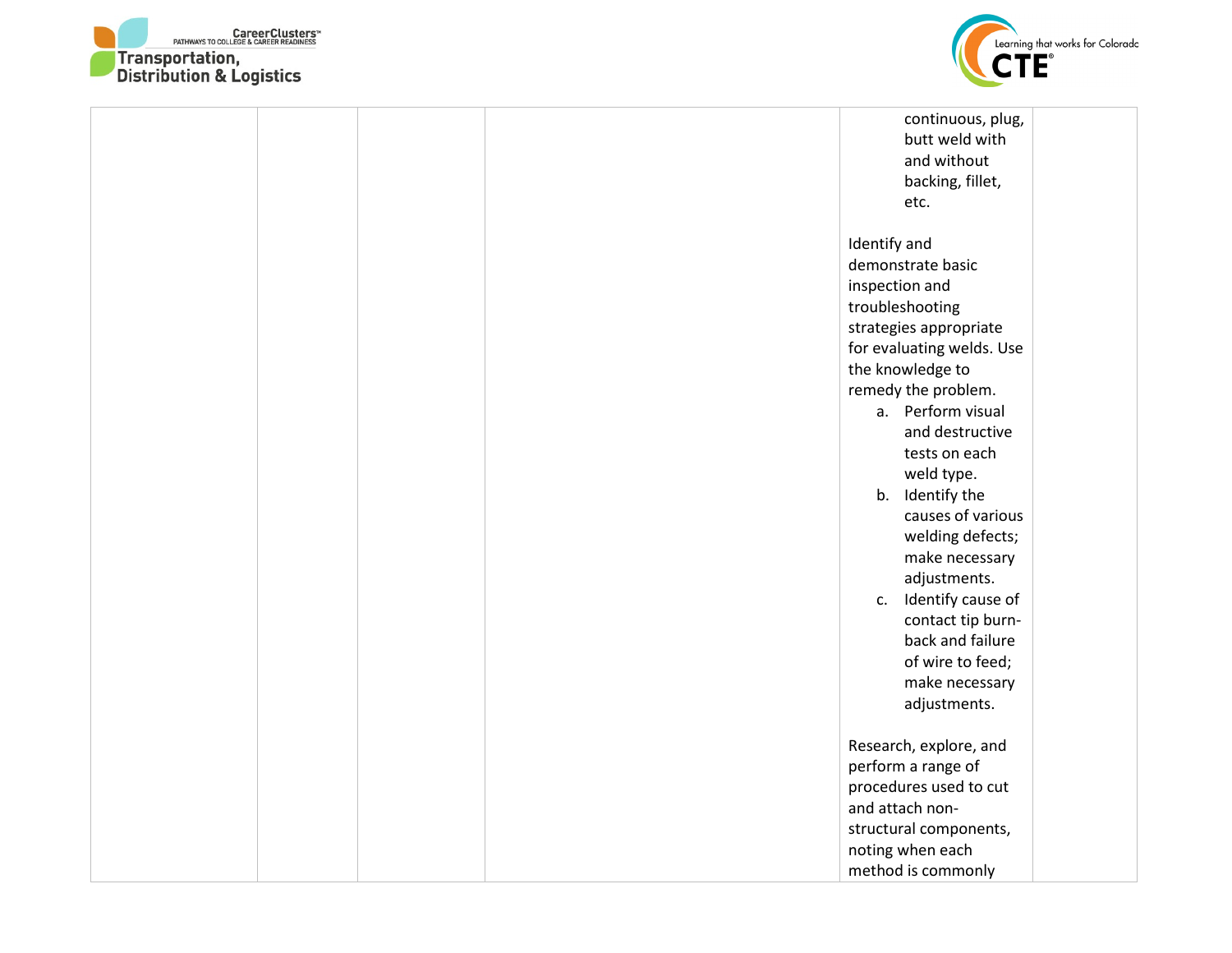



|                                         |                                                                                                                                     |                                                                                                                                                                                                                                                                                                                                                                                                                                                                   | used based on<br>information gathered<br>from textbooks and<br>online resources.)<br>a. Identify cutting<br>process for<br>different<br>substrates and<br>locations;<br>perform cutting<br>operation.<br>b. Identify different<br>methods of                                                                                                  |
|-----------------------------------------|-------------------------------------------------------------------------------------------------------------------------------------|-------------------------------------------------------------------------------------------------------------------------------------------------------------------------------------------------------------------------------------------------------------------------------------------------------------------------------------------------------------------------------------------------------------------------------------------------------------------|-----------------------------------------------------------------------------------------------------------------------------------------------------------------------------------------------------------------------------------------------------------------------------------------------------------------------------------------------|
|                                         |                                                                                                                                     |                                                                                                                                                                                                                                                                                                                                                                                                                                                                   | attaching non-<br>structural<br>components<br>(squeeze type<br>resistant spot<br>welds (STRSW),<br>riveting, non-<br>structural<br>adhesive, silicon<br>bronze, etc.).                                                                                                                                                                        |
| <b>Plastics and</b><br><b>Adhesives</b> | Identify and<br>understand the<br>physical and<br>chemical<br>characteristics<br>of metals,<br>plastics, and<br>other<br>materials. | The student applies the technical knowledge<br>and skills of plastics and adhesives to simulated<br>or actual work situations. The student is<br>expected to:<br>A) identify the types of plastics used in<br>automotive applications;<br>clean and prepare the surface of plastic<br>B).<br>parts;<br>repair rigid, semi-rigid, or flexible plastic<br>$\mathsf{C}$<br>panels;<br>D) remove or repair damaged areas from<br>rigid exterior composite panels; and | Given damaged plastic<br>components, use<br>resources such as<br>textbooks, OEM<br>manuals, diagrams, and<br>material instructions to<br>identify the nature of the<br>problem and complete<br>appropriate repair.<br>Develop a graphic<br>illustration to identify<br>and describe the types of<br>plastic repair<br>procedures, emphasizing |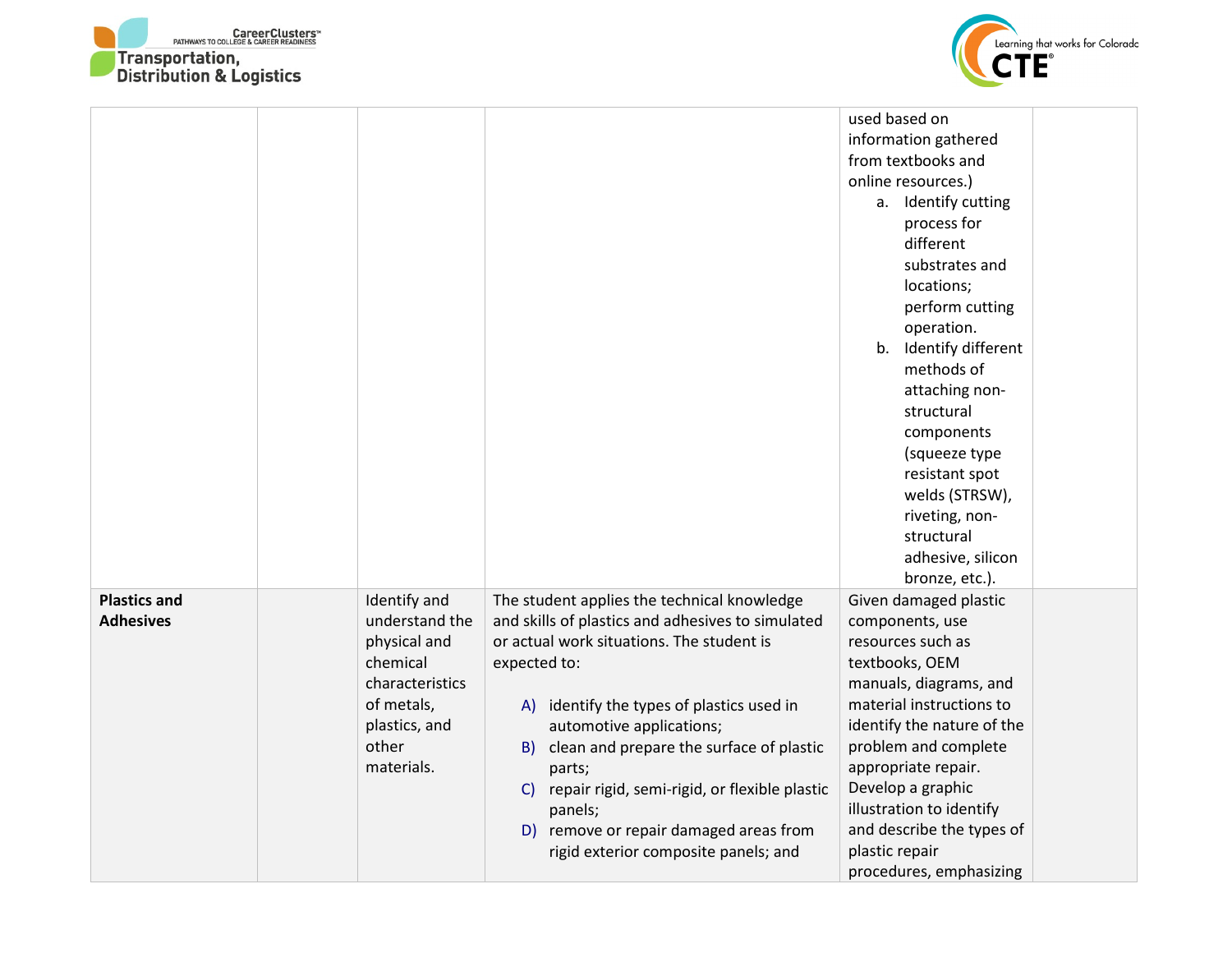



|  |  | E) replace bonded rigid exterior composite<br>body panels, including straightening or<br>aligning panel supports. |  | the conditions which<br>require each type of<br>procedure. Select the<br>appropriate repair<br>procedures and justify<br>the selection with |  |
|--|--|-------------------------------------------------------------------------------------------------------------------|--|---------------------------------------------------------------------------------------------------------------------------------------------|--|
|  |  |                                                                                                                   |  | evidence drawn from the                                                                                                                     |  |
|  |  |                                                                                                                   |  | resources listed above.                                                                                                                     |  |
|  |  |                                                                                                                   |  | a. Identify the                                                                                                                             |  |
|  |  |                                                                                                                   |  | types of plastics;                                                                                                                          |  |
|  |  |                                                                                                                   |  | determine                                                                                                                                   |  |
|  |  |                                                                                                                   |  | repairability.                                                                                                                              |  |
|  |  |                                                                                                                   |  | b. Clean and                                                                                                                                |  |
|  |  |                                                                                                                   |  | prepare the                                                                                                                                 |  |
|  |  |                                                                                                                   |  | surface of plastic                                                                                                                          |  |
|  |  |                                                                                                                   |  | parts; identify                                                                                                                             |  |
|  |  |                                                                                                                   |  | the types of                                                                                                                                |  |
|  |  |                                                                                                                   |  | plastic repair                                                                                                                              |  |
|  |  |                                                                                                                   |  | procedures.                                                                                                                                 |  |
|  |  |                                                                                                                   |  | c. Repair rigid,                                                                                                                            |  |
|  |  |                                                                                                                   |  | semi-rigid, or                                                                                                                              |  |
|  |  |                                                                                                                   |  | flexible plastic                                                                                                                            |  |
|  |  |                                                                                                                   |  | panels.                                                                                                                                     |  |
|  |  |                                                                                                                   |  | d. Remove or                                                                                                                                |  |
|  |  |                                                                                                                   |  | repair damaged                                                                                                                              |  |
|  |  |                                                                                                                   |  | areas from rigid                                                                                                                            |  |
|  |  |                                                                                                                   |  | exterior                                                                                                                                    |  |
|  |  |                                                                                                                   |  | composite                                                                                                                                   |  |
|  |  |                                                                                                                   |  | panels.                                                                                                                                     |  |
|  |  |                                                                                                                   |  | e. Replace bonded<br>rigid exterior                                                                                                         |  |
|  |  |                                                                                                                   |  | composite body                                                                                                                              |  |
|  |  |                                                                                                                   |  | panels;                                                                                                                                     |  |
|  |  |                                                                                                                   |  | f. straighten or                                                                                                                            |  |
|  |  |                                                                                                                   |  | align panel                                                                                                                                 |  |
|  |  |                                                                                                                   |  | supports                                                                                                                                    |  |
|  |  |                                                                                                                   |  |                                                                                                                                             |  |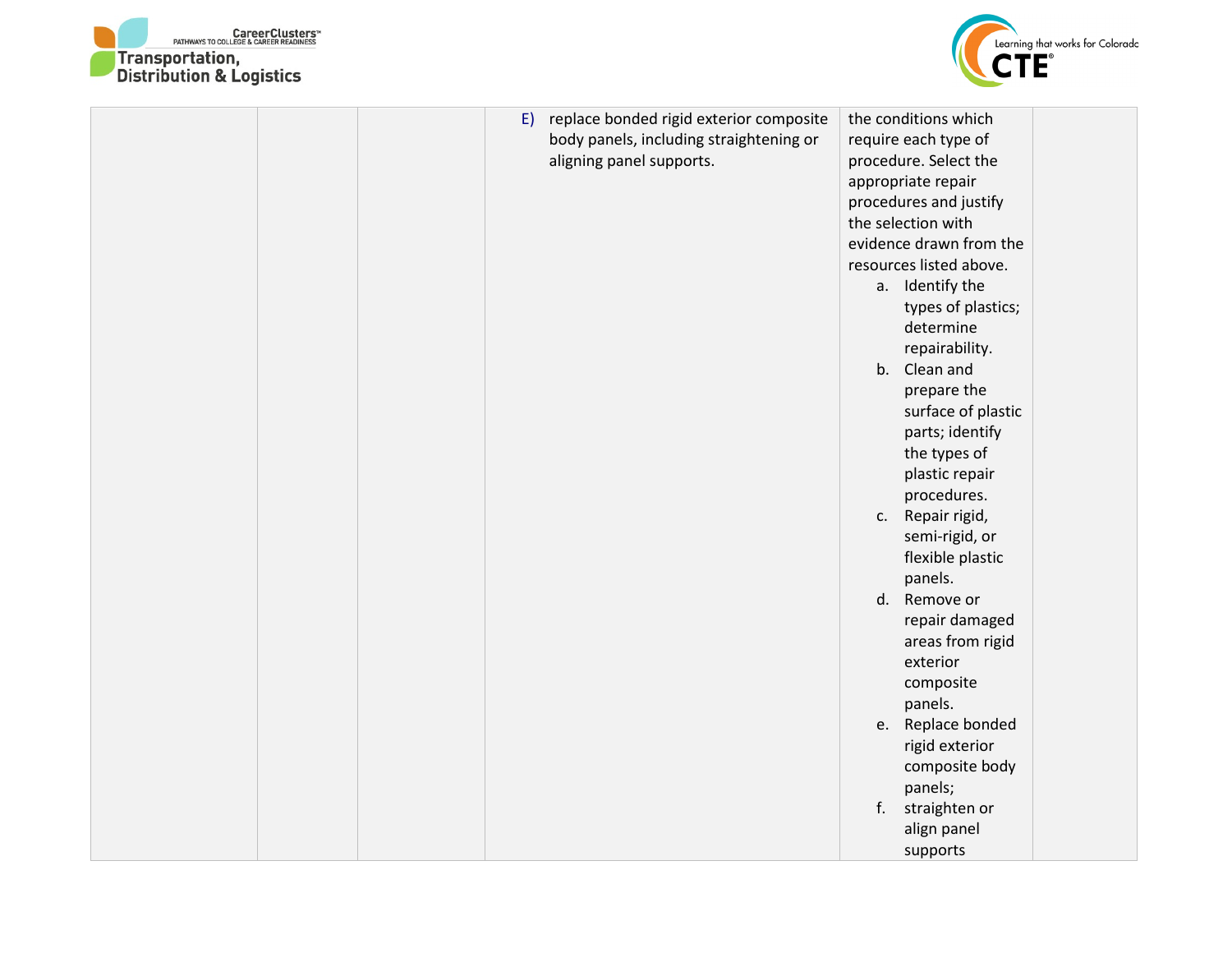



| <b>Metal Finishing and</b> | Prepare         | The student applies the technical knowledge                                | Examine the processes,      |
|----------------------------|-----------------|----------------------------------------------------------------------------|-----------------------------|
| <b>Body Filling</b>        | vehicles for    | and skills of metal finishing and body filling to                          | tools, and materials        |
| (optional)                 | metal finishing | simulated or actual work situations. The student                           | involved in applying        |
|                            | and body        | is expected to:                                                            | body filling and finishing  |
|                            | filling.        |                                                                            | metal. Read and             |
|                            |                 | A) remove paint from damaged area of                                       | interpret instructions to   |
|                            |                 | a body panel;                                                              | prepare materials such      |
|                            |                 | B) identify and repair surface                                             | as mixing instructions for  |
|                            |                 | irregularities on a damaged body                                           | body filler. Consult a      |
|                            |                 | panel;                                                                     | range of resources which    |
|                            |                 | demonstrate hammer and dolly<br>$\mathsf{C}$                               | outline minor body          |
|                            |                 | techniques for dent repair;                                                | repair processes for a      |
|                            |                 | D) heat shrink stretched panel areas to                                    | variety of damage types.    |
|                            |                 | proper contour;                                                            | Assess the authors'         |
|                            |                 | cold shrink stretched panel areas to<br>E)                                 | claims and determine        |
|                            |                 | proper contour;                                                            | the usefulness of each      |
|                            |                 | identify, prepare, and apply body<br>F)                                    | source. Appropriately       |
|                            |                 | filler;                                                                    | use the research to         |
|                            |                 | G) rough sand body filler to contour                                       | recommend and               |
|                            |                 | panel and finish sand for the                                              | complete the proper         |
|                            |                 | application of primer;                                                     | repair procedures for       |
|                            |                 | H) determine the proper metal                                              | given body panel            |
|                            |                 | finishing techniques for aluminum;                                         | damages.<br>a. Remove paint |
|                            |                 | and                                                                        | from the                    |
|                            |                 | determine the proper application of<br>$\vert$<br>body filler to aluminum. | damaged area of             |
|                            |                 |                                                                            | a body panel.               |
|                            |                 |                                                                            | Locate and<br>b.            |
|                            |                 |                                                                            | repair surface              |
|                            |                 |                                                                            | irregularities on           |
|                            |                 |                                                                            | a damaged body              |
|                            |                 |                                                                            | panel.                      |
|                            |                 |                                                                            | Demonstrate<br>$C_{\star}$  |
|                            |                 |                                                                            | hammer and                  |
|                            |                 |                                                                            | dolly techniques.           |
|                            |                 |                                                                            | d. Heat shrink              |
|                            |                 |                                                                            | stretched panel             |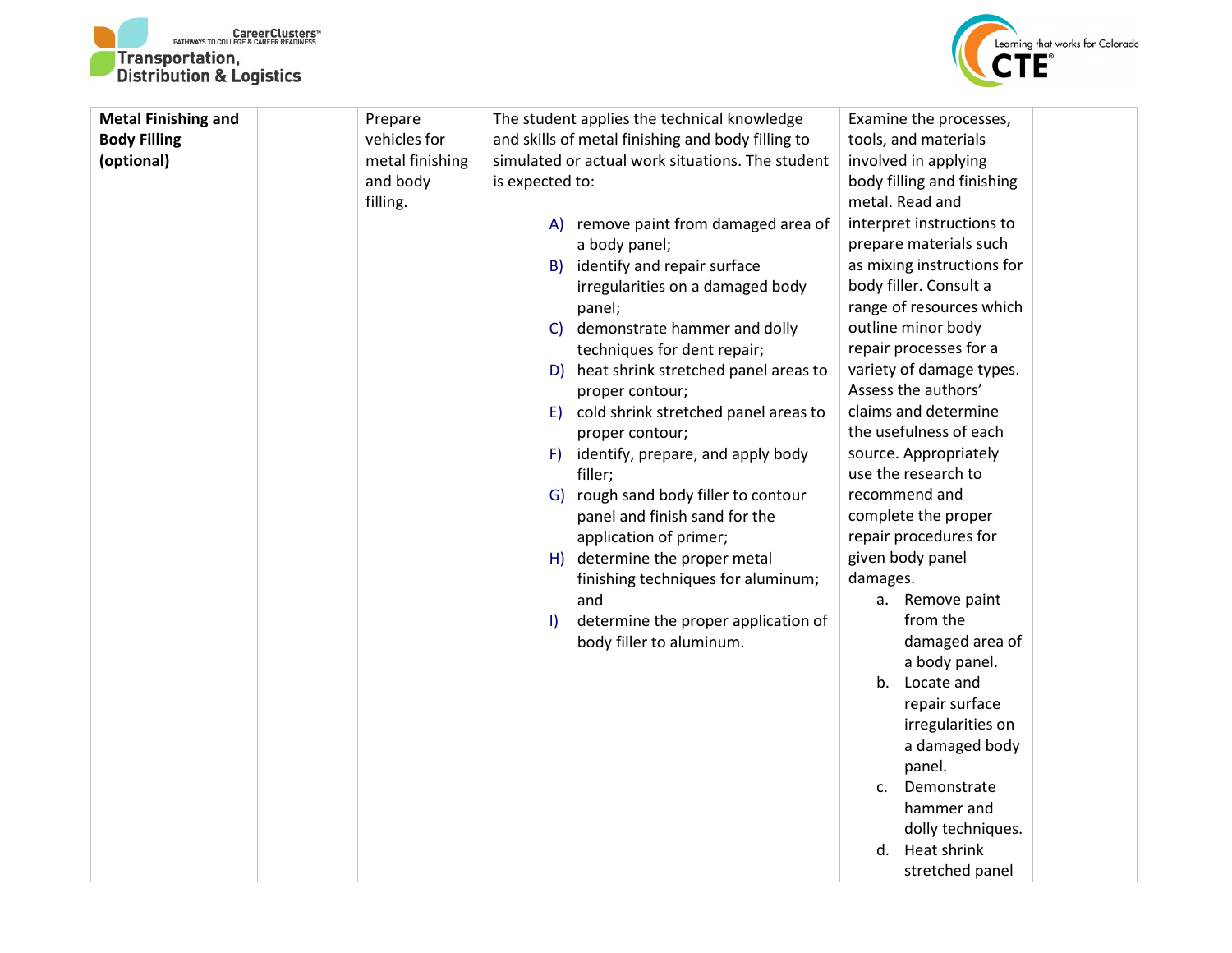



|                                     |                                                                                                                  |                                                                                                                                                                                                                                                                                                                                                                                                                                       | areas to proper<br>contour.<br>e. Cold shrink<br>stretched panel<br>areas to proper<br>contour.<br>Prepare and<br>f.<br>apply body filler.<br>Identify different<br>g.<br>types of body<br>fillers.<br>h. Rough sand body<br>filler to contour;<br>finish sand.<br>Determine the<br>i.<br>proper metal<br>finishing<br>techniques for<br>aluminum.<br>Determine<br>j.<br>proper<br>application of<br>body filler to<br>aluminum. |  |
|-------------------------------------|------------------------------------------------------------------------------------------------------------------|---------------------------------------------------------------------------------------------------------------------------------------------------------------------------------------------------------------------------------------------------------------------------------------------------------------------------------------------------------------------------------------------------------------------------------------|----------------------------------------------------------------------------------------------------------------------------------------------------------------------------------------------------------------------------------------------------------------------------------------------------------------------------------------------------------------------------------------------------------------------------------|--|
| <b>Moveable Glass</b><br>(optional) | Demonstrate<br>applications,<br>installations,<br>and removal of<br>fixed and<br>moveable glass<br>and hardware. | The student applies the technical knowledge<br>and skills of moveable glass and hardware to<br>simulated or actual work situations. The student<br>is expected to:<br>inspect, adjust, repair, or replace<br>A)<br>window systems such as regulators,<br>run channels, glass, power<br>mechanisms, and related controls;<br>inspect, adjust, remove, repair, or<br>B)<br>reinstall body sealing systems such<br>as weather stripping; | Read and interpret<br>technical information to<br>define the structure,<br>purpose, and function of<br>moveable glass and<br>hardware system<br>components and<br>demonstrate<br>appropriate repairs of<br>each. Create a written,<br>oral, or visual<br>presentation describing<br>the proper procedures                                                                                                                        |  |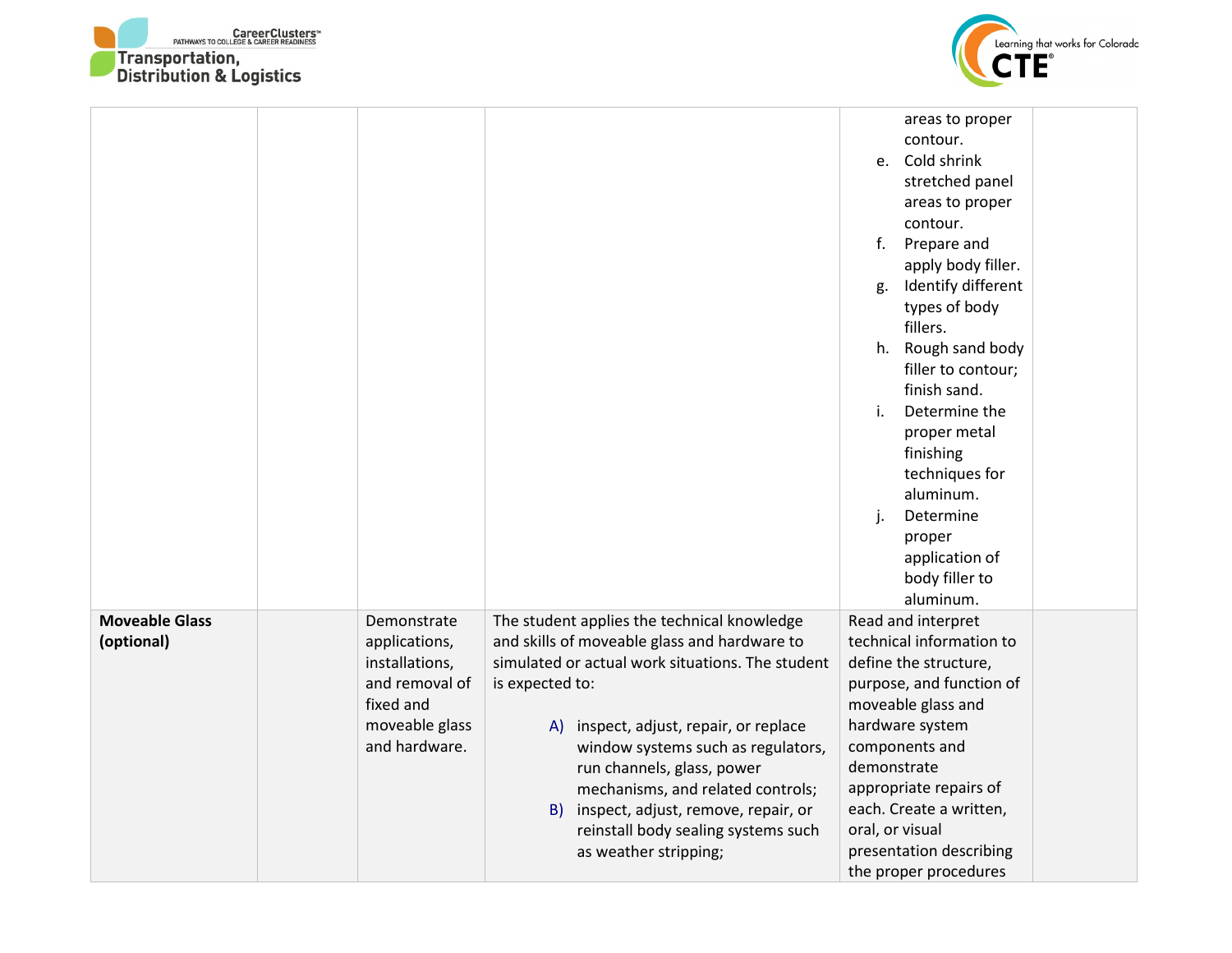



|  | C | inspect, adjust, repair, or replace<br>regulators, run channels, glass,<br>power mechanisms, and related<br>controls for roof panel options such<br>as sun roofs and convertible tops;<br>and<br>D) inspect, remove, reinstall, and align<br>convertible tops and related<br>mechanisms. | narratives: | for each of the following,<br>drawing on information<br>from textbooks, OEM<br>manuals, diagrams,<br>demonstrations, and<br>other instructional<br>a. Inspect, adjust,<br>repair or replace<br>window<br>regulators, run<br>channels, glass,<br>power<br>mechanisms,<br>and related<br>controls.<br>b. Inspect, adjust,<br>repair, remove,<br>reinstall or<br>replace<br>weather-<br>stripping.<br>c. Inspect, repair<br>or replace, and<br>adjust<br>removable<br>power operated<br>roof panel and<br>hinges, latches,<br>guides, handles,<br>retainer, and<br>controls of |  |
|--|---|------------------------------------------------------------------------------------------------------------------------------------------------------------------------------------------------------------------------------------------------------------------------------------------|-------------|-----------------------------------------------------------------------------------------------------------------------------------------------------------------------------------------------------------------------------------------------------------------------------------------------------------------------------------------------------------------------------------------------------------------------------------------------------------------------------------------------------------------------------------------------------------------------------|--|
|  |   |                                                                                                                                                                                                                                                                                          |             |                                                                                                                                                                                                                                                                                                                                                                                                                                                                                                                                                                             |  |
|  |   |                                                                                                                                                                                                                                                                                          |             | sunroofs.                                                                                                                                                                                                                                                                                                                                                                                                                                                                                                                                                                   |  |
|  |   |                                                                                                                                                                                                                                                                                          |             | d. Inspect,                                                                                                                                                                                                                                                                                                                                                                                                                                                                                                                                                                 |  |
|  |   |                                                                                                                                                                                                                                                                                          |             | remove,                                                                                                                                                                                                                                                                                                                                                                                                                                                                                                                                                                     |  |
|  |   |                                                                                                                                                                                                                                                                                          |             | reinstall, and                                                                                                                                                                                                                                                                                                                                                                                                                                                                                                                                                              |  |
|  |   |                                                                                                                                                                                                                                                                                          |             | align convertible                                                                                                                                                                                                                                                                                                                                                                                                                                                                                                                                                           |  |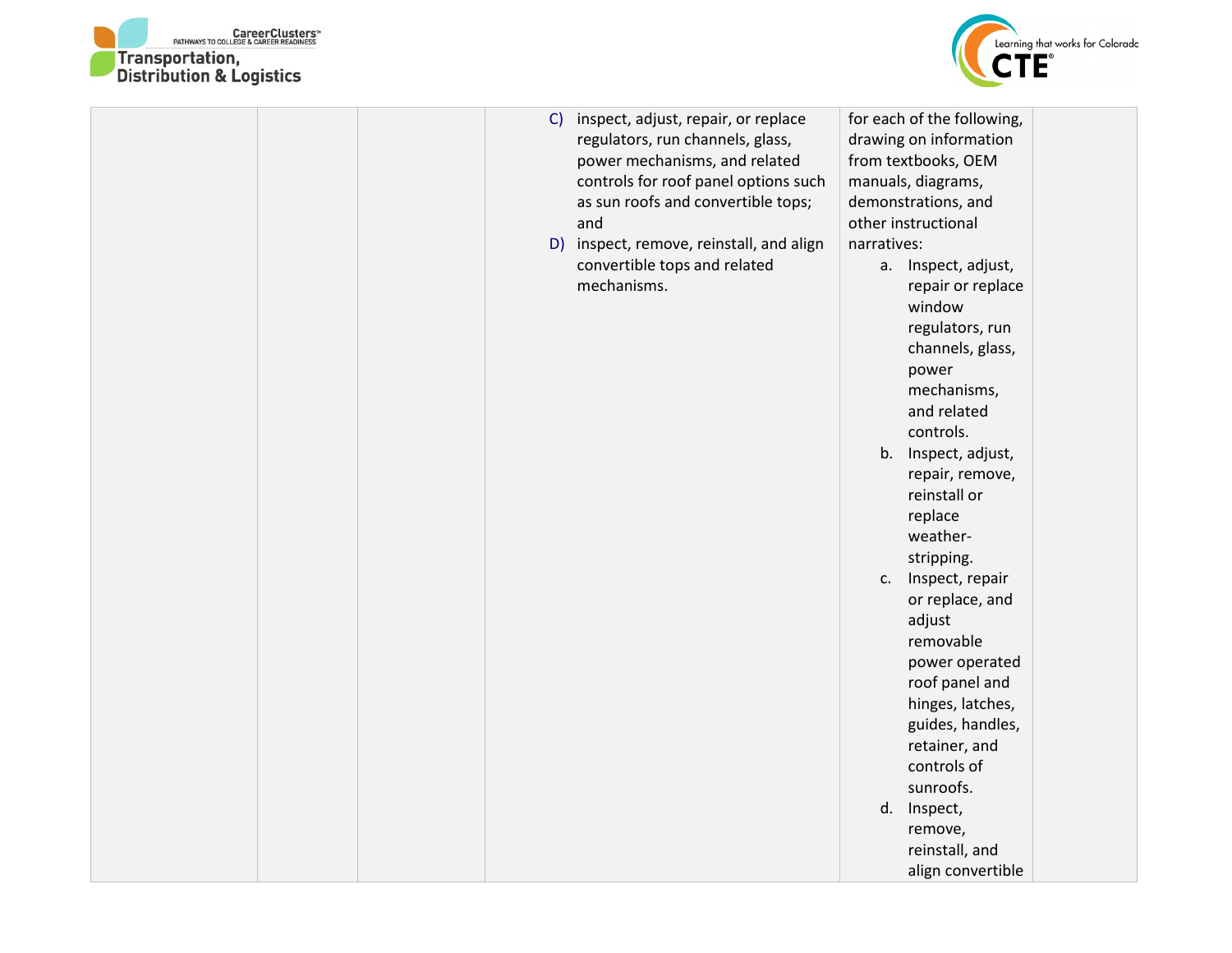



| top and related                                                                                                    |  |
|--------------------------------------------------------------------------------------------------------------------|--|
| mechanisms.                                                                                                        |  |
| Initialize<br>e.                                                                                                   |  |
| electrical                                                                                                         |  |
| components as                                                                                                      |  |
| needed.                                                                                                            |  |
| Use reference<br>Read and interpret a<br><b>Intro to Estimating</b><br>The student applies the technical knowledge |  |
| and skills of estimating in simulated or actual<br>books and<br>damage report and                                  |  |
| work situations. The student is expected to:<br>observe damages,<br>materials,                                     |  |
| synthesizing information<br>technical                                                                              |  |
| from both text and<br>service<br>locate and record customer/vehicle<br>A)                                          |  |
| observation to create a<br>bulletins, and<br>owner information;                                                    |  |
| other related<br>basic repair plan for a<br>locate and record vehicle identification<br>B)                         |  |
| documents to<br>damaged automobile.<br>number (VIN) information, including                                         |  |
| determine<br>nation of origin, make, model, restraint                                                              |  |
| repairs and rate<br>Citing resources such as<br>system, body type, production date,                                |  |
| instructional manuals,<br>of pay.<br>engine type, and assembly plant;                                              |  |
| textbooks, example work<br>identify and record vehicle options,<br>C)                                              |  |
| orders, and other<br>Use technical<br>including trim level, paint code,                                            |  |
| vocabulary,<br>accessories, and modifications;<br>resources, create a                                              |  |
| technical<br>written overview of the                                                                               |  |
| identify the safety systems;<br>D)                                                                                 |  |
| reports and<br>steps necessary to repair<br>apply appropriate estimating and parts<br>E)<br>the vehicle.           |  |
| manuals,<br>terminology;                                                                                           |  |
| electronic<br>determine and apply appropriate<br>Review damage<br>F)<br>а.                                         |  |
| systems, and<br>estimating sequence;<br>report and                                                                 |  |
| related<br>analyze damage<br>utilize estimating guide procedure<br>G)                                              |  |
| technical data<br>to determine<br>pages;                                                                           |  |
| estimate labor time for operations;<br>appropriate<br>resources, as<br>H)                                          |  |
| methods for<br>appropriate, to<br>select appropriate labor rates for each<br>$\mathbf{I}$                          |  |
| determine<br>overall repair;<br>operation such as structural, non-                                                 |  |
| develop and<br>repairs and<br>structural, mechanical, and refinish;                                                |  |
| document a<br>estimates.<br>select and price replacement parts such<br>J)                                          |  |
| repair plan.<br>as original equipment manufacturer                                                                 |  |
| (OEM), alternative/optional OEM,                                                                                   |  |
| aftermarket, recycled/used,                                                                                        |  |
| remanufactured, rebuilt, and                                                                                       |  |
| reconditioned parts;                                                                                               |  |